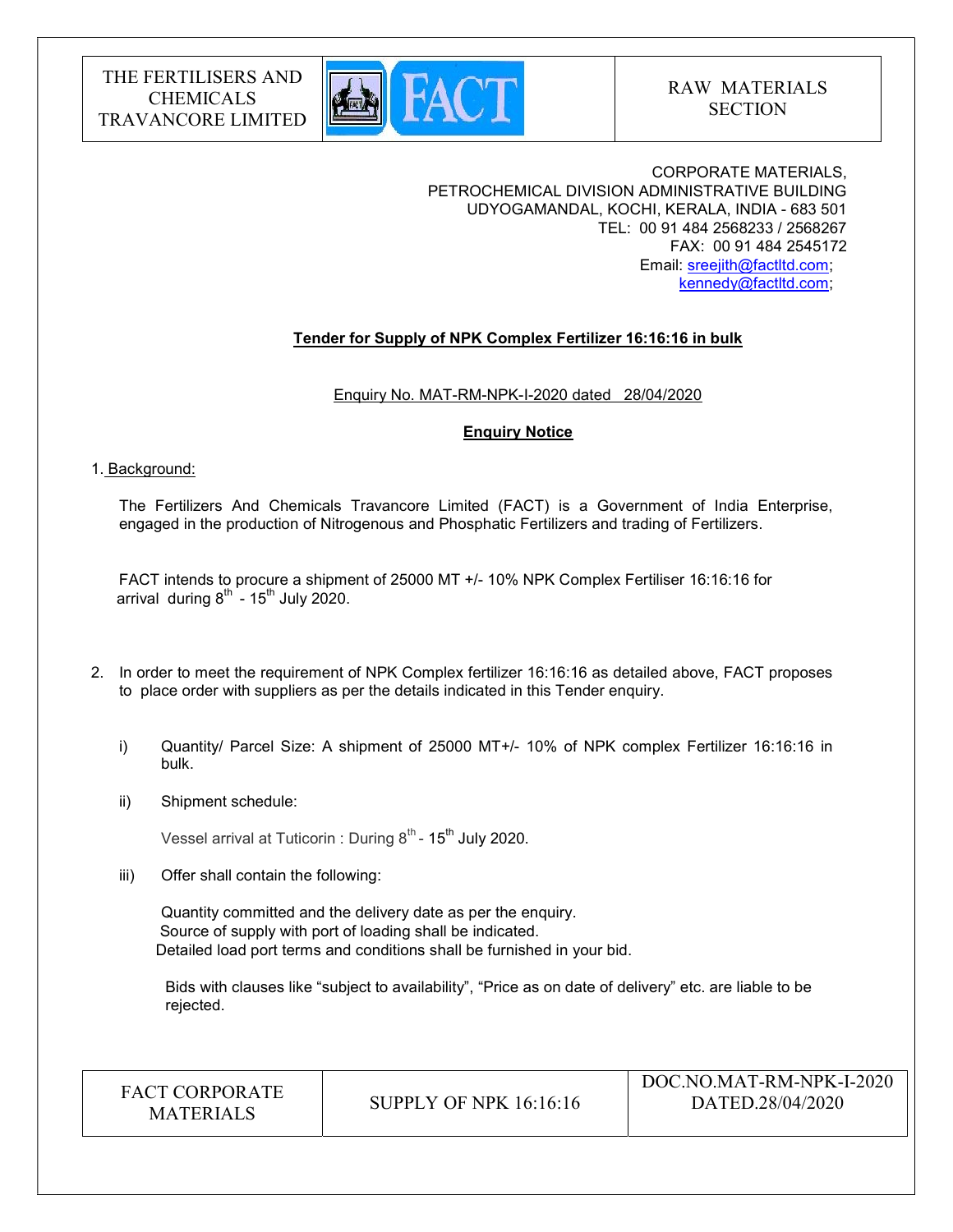

- iv) Price: Both CFR Tuticorin and FOB load port prices on 180 days credit basis. Please note that both FOB and CFR rates are to be quoted failing which the offer is liable to be rejected. FACT shall place the Purchase Order with both FOB and CFR options and reserve the right to accept either the FOB or the CFR option.
- (v) Franchise: If any, to be indicated.
- vi) Specifications: Material supplied should conform to the specifications given in Annexure-A.
- .vii) Terms and conditions: Shall be as per Annexures attached. Please submit bid strictly in accordance with the same. Please note that we will arrange insurance .
- 3. Rate: Bidder shall quote their rates strictly in the Price Bid Format enclosed as **Annexure K**.
- 4. Validity of Offer: Offers shall be valid for a period of 15 days from the due date of tender opening and shall not be withdrawn by the party during its validity.
- 5. Earnest Money Deposit (EMD).

Bidder shall submit along with their bid Earnest Money Deposit (EMD) as detailed in Instructions to Bidders (Annexure-B). EMD shall be USD 1 PMT (USD One per MT) for the offered quantity. Bidder shall submit EMD along with their bid in the form of RTGS payment. FACT's account details to enable RTGS payment given below

The Bank Details are as follows:

STATE BANK OF INDIA COMMERCIAL BRANCH VANKARATH TOWERS PADIVATTOM COCHIN 682024

CONTACT NOS : BOBEN MATHAI : 8593070731 BRANCH LANDLINE : 0484 - 2340028/29

A/c No : 10590232386 IFSC : SBIN0004062 SWIFT : SBININBB245 TYPE : CC ACCOUNT

The EMD is exempted in the case of:

- i) Manufacturers / producers who have supplied a minimum Quantity of 22500 MT Fertilizers to PSEs/Coops, in India.
- ii) Reputed traders who have supplied a minimum Quantity of 22500 MT Fertilizers to FACT for at least two years in the last five years. Necessary documents shall be provided to prove the exemption criteria.

| <b>FACT CORPORATE</b><br><b>MATERIALS</b> | SUPPLY OF NPK 16:16:16 | DOC.NO.MAT-RM-NPK-I-2020<br>DATED.28/04/2020 |
|-------------------------------------------|------------------------|----------------------------------------------|
|-------------------------------------------|------------------------|----------------------------------------------|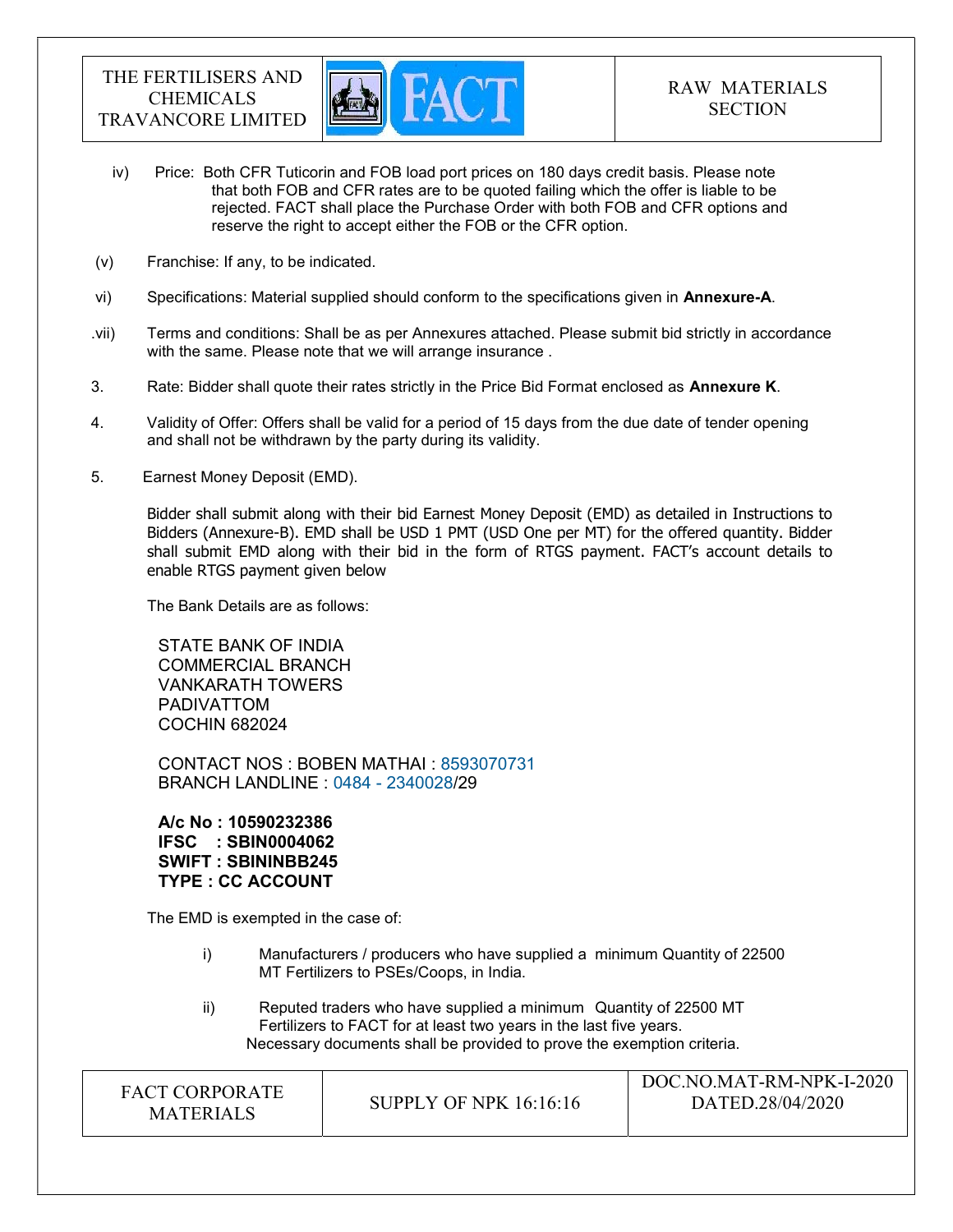

6. Pre qualification Criteria:

The pre-qualification criteria will be as below:

Should have supplied to any buyer (in India or outside) at least one shipment of 25,000 MT+/- 10% any fertilizers as per FCO, on CFR basis during any one of the preceding three years ending as on the date of Part- A bid opening.

The following relevant documents, duly attested by the Applicant's Authorized Signatory, shall be submitted in support of the above:

- a) Copy of Purchase Order(s)/Agreement(s)
- b) Copy of Bill(s) of Lading
- c) Copy of Invoice(s)
- d) Traders have to submit Letter(s) issued by the Fertilizer Producer's Authorized Signatory confirming to backup with respect to quality and quantity along with copy/copies of Analysis Reports showing all parameters as per FCO specifications, duly attested by the Producer's Authorized Signatory.

Notes:

 All bidders shall furnish, along with their Part A bid, Pre-qualification Questionnaire (Annexure- C and Annexure - D), duly filled, attaching all supporting documents as required therein.

7. Evaluation will be done on landed cost at Tuticorin Port including Insurance charges, applicable port dues, customs duty etc. based on the CFR price on 180 days credit basis. Exchange Rate for conversion of CFR price will be the RBI reference rate on the date of opening of Part-A the tender. If the date of opening is a Bank holiday, the exchange rate of the previous Bank working day will be considered for evaluation. Bank charges as below will be loaded for evaluation.

Current foreign LC charges; Usance LCs below 5 crores : 0.375% p. a ;Usance LCs above 5 crores. 0.1% p. a.

Current Inland LC charges; Usance LCs up to 30 days : 0.175% flat ;Usance LCs beyond 30 days : 0.175% + 0.05% per month.

- 8. All vessels calling at Tuticorin Port should have valid P&I and Classification certificates, which should be covered by International Group of P & I Clubs and classified with International Association of Classification Societies as stipulated by the Ministry of Shipping, Govt.of India. If not, necessary relaxation has to be taken by Vessel Owner from Ministry of Shipping, Govt. of India as per circular No.SR-12020/2/2011-MG dated 2 Aug'12 issued by Ministry of Shipping, well in advance of vessel's arrival, failing which permission will not be granted by Port for berthing of vessel.
- 9. Payment: Payment shall be on  $180<sup>th</sup>$  day from BL date by LC. LC opening charges and Bank charges in India shall be to FACT's account. All charges outside India, including confirmation charges, in case confirmation is required, shall be to seller's account. Acceptance of the material shall be based on samples drawn by Central Fertilizer Quality Control Laboratory in India. The quality

| <b>FACT CORPORATE</b><br><b>MATERIALS</b> | <b>SUPPLY OF NPK 16:16:16</b> | DOC.NO.MAT-RM-NPK-I-2020<br>DATED.28/04/2020 |
|-------------------------------------------|-------------------------------|----------------------------------------------|
|-------------------------------------------|-------------------------------|----------------------------------------------|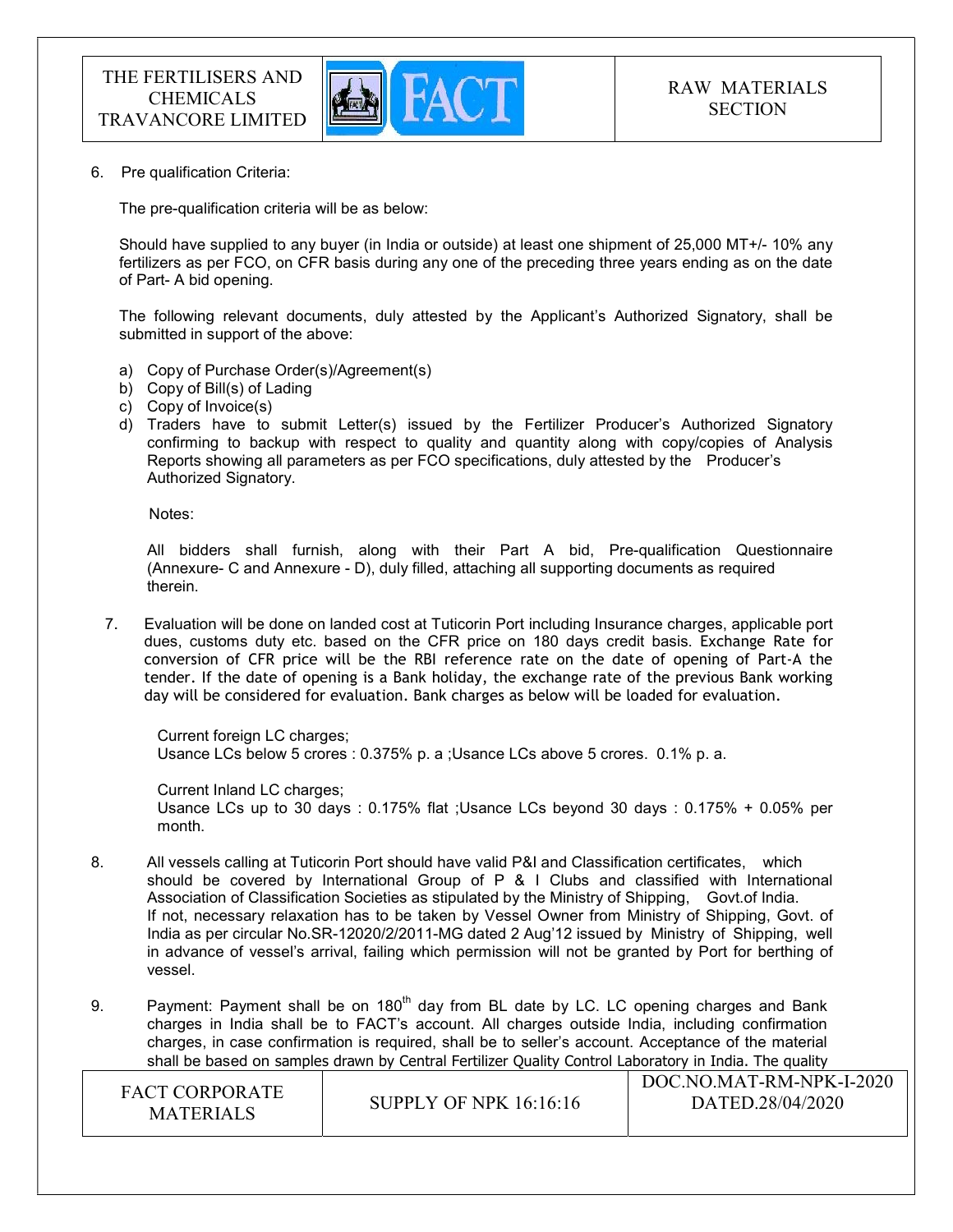

so determined at discharge port shall be final and binding on supplier. Weighment shall be as determined by draft survey conducted through and by independent internationally reputed surveyor/inspection agency appointed by FACT at the port of discharge. The Payment shall be based on B/L quantity or drafts survey whichever is less.

- 10. Other Terms and Conditions: All other terms and conditions shall be as detailed in the various Annexures attached along with this enquiry.
- 11. Bids shall be submitted on a two-part basis, Part A and Part B, as detailed in the Instructions to Bidders (Annexure-B).

Due date / time for submission of bids: 13/05/2020 - 1400 hrs IST.

Due date/ time for opening of Bids: 13/05/2020 - 1430 Hrs IST

 Bids shall be complete giving all the requirements as per the enquiry. Evaluation of bids shall be made based on the details given in the bid. Post-bid clarifications on price, quantity, delivery schedule, lay time, payment terms and shipment terms are unacceptable except against any post bid clarification as required by FACT. Post bid clarifications on suo-motu basis will be summarily rejected and such action by bidders will be viewed seriously.

Please submit your bid complete in all respects, within the stipulated time.

Thanking you,

Deputy General Manager (Materials) – RM 1 For FACT Ltd, Cochin.

-------------------

| Encl: |     | Annexure | A  | - Specifications of NPK Complex fertiliser 16:16:16          |
|-------|-----|----------|----|--------------------------------------------------------------|
|       | 2.  | Annexure | B  | - Instructions to Bidders                                    |
|       | 3   | Annexure | С  | - Pre-qualification Questionnaire                            |
|       | 4.  | Annexure | D  | - Details of previous supplies                               |
|       | 5.  | Annexure | Е  | - Terms and Conditions for Purchase                          |
|       | 6.  | Annexure | F  | - Shipping terms for FOB Contract                            |
|       | 7.  | Annexure | G  | - Shipping Terms for CFR contract                            |
|       | 8.  | Annexure | H. | - Compliance Statement                                       |
|       | 9.  | Annexure | J  | - Un priced copy of Price Bid Format                         |
|       | 10. | Annexure | K. | - Price Bid Format                                           |
|       | 11. | Annexure |    | - List of Banks                                              |
|       | 12. | Annexure | N  | - Proforma of Bank Guarantee in lieu of Security<br>Deposit. |

FACT CORPORATE

ET CONFORATE SUPPLY OF NPK 16:16:16<br>MATERIALS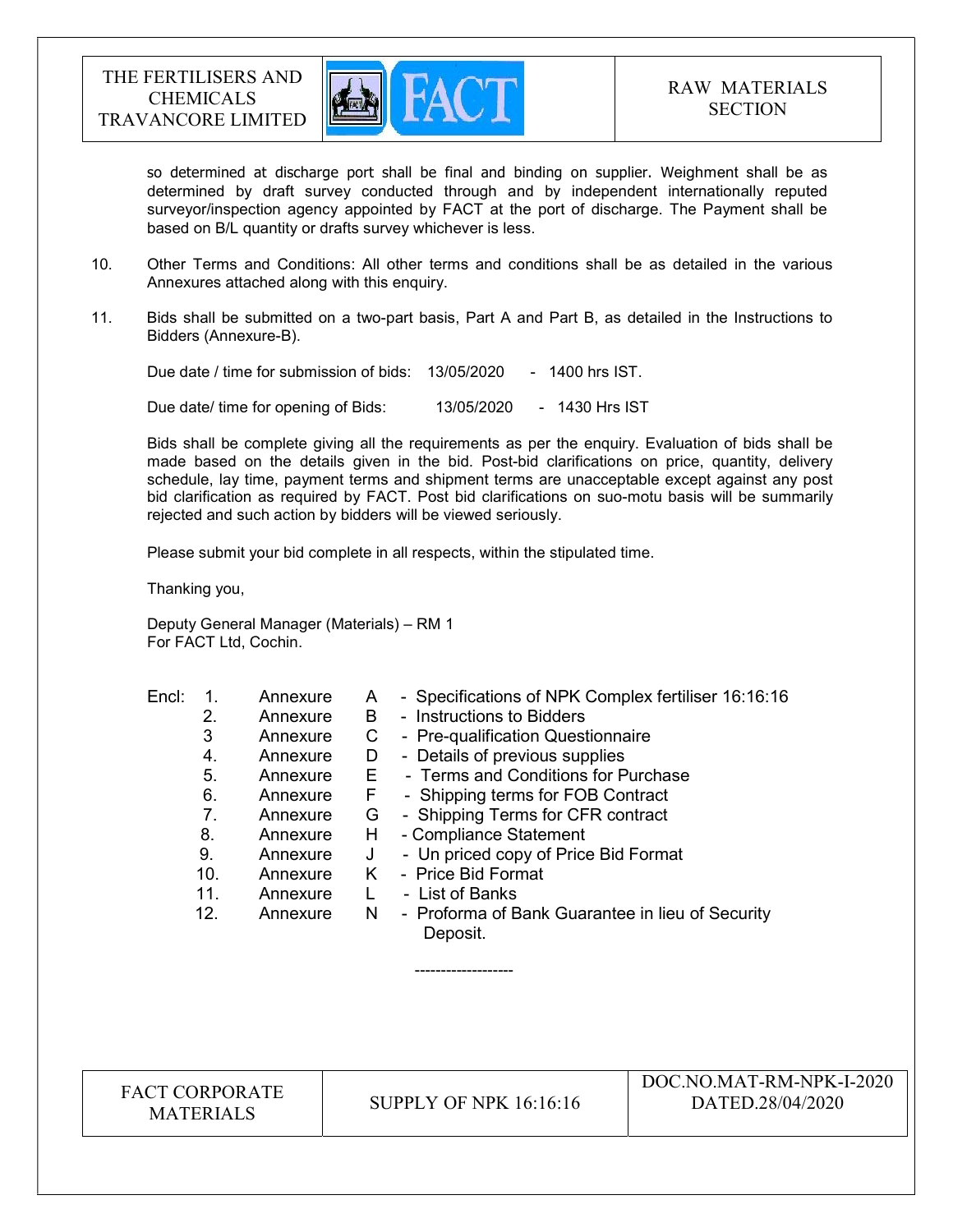

## Annexure-A

# SPECIFICATION OF NPK COMPLEX FERTILIZER 16:16:16

NPK complex fertilizer 16:16:16 in loose bulk confirming to Indian FCO

# Specifications NPK Complex Fertilizer 16:16:16 as per Indian FCO:

| 1. Moisture per cent by weight, maximum                                                        | 1.5  |
|------------------------------------------------------------------------------------------------|------|
| 2. Total Nitrogen (ammoniacal and nitrate) per cent by weight, minimum                         | 16.0 |
| 3. Ammoniacal nitrogen per cent by weight, minimum                                             | 8.0  |
| 4. Available phosporous (as $P_2O_5$ ) per cent by weight, minimum                             | 16.0 |
| 5. Water soluble phosporous (as $P_2O_5$ ) per cent by weight, minimum                         | 12.0 |
| 6. Water soluble potassium (as $K2O$ ) per cent by weight, minimum                             | 16.0 |
| 7. Particle size-Minimum 90 per cent of the material shall be between<br>1mm and 4mm IS sieve. |      |

-------------------------------------------------------------------------------------------------------------------------

| <b>FACT CORPORATE</b><br><b>SUPPLY OF NPK 16:16:16</b><br><b>MATERIALS</b> | DOC.NO.MAT-RM-NPK-I-2020<br>DATED.28/04/2020 |
|----------------------------------------------------------------------------|----------------------------------------------|
|----------------------------------------------------------------------------|----------------------------------------------|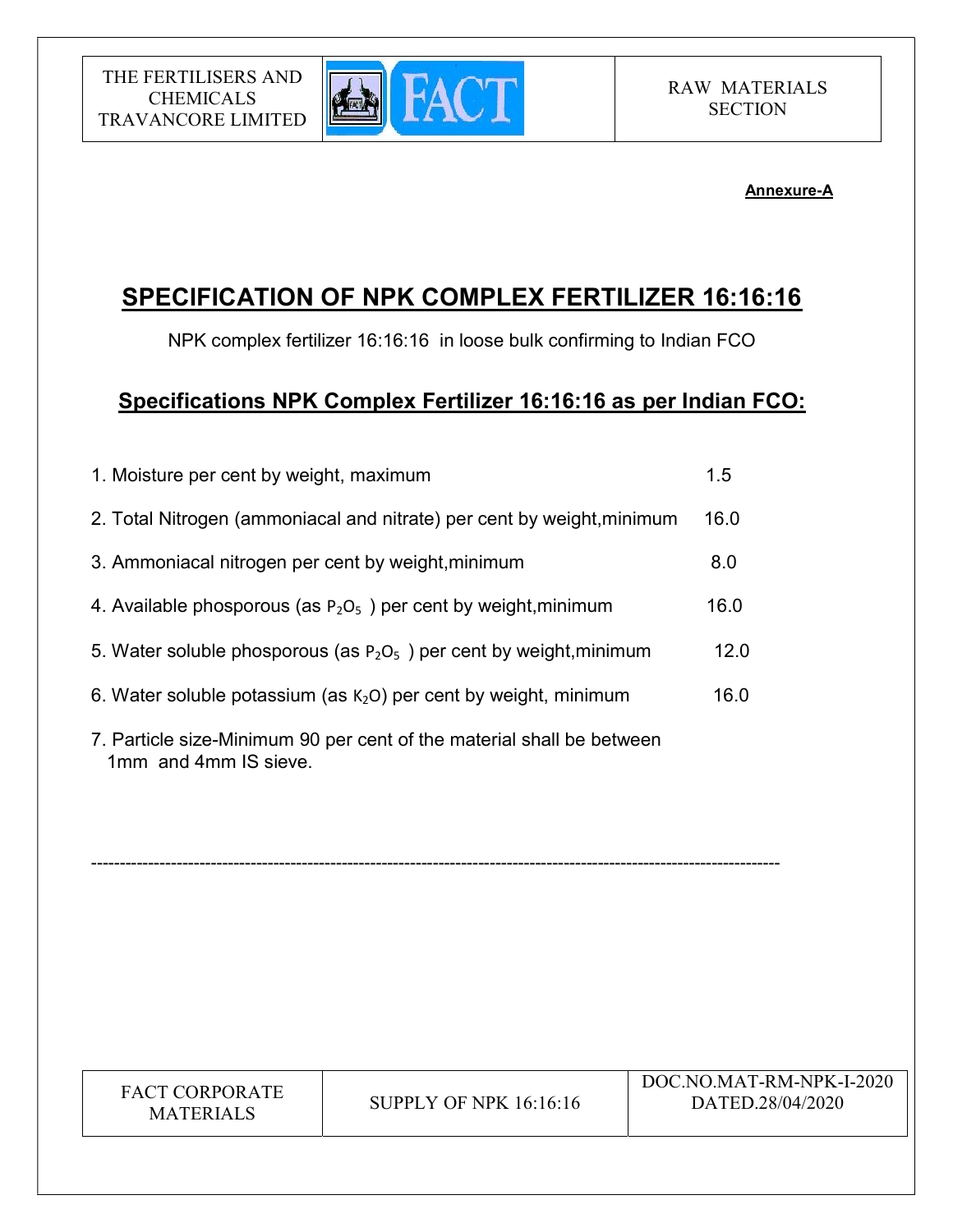

## Annexure B

 $DQQNQM TQN N N N T 2020$ 

#### INSTRUCTIONS TO BIDDERS

#### 1. Definitions:

FACT: Shall mean The Fertilisers and Chemicals Travancore Limited, having registered office at Udyogamandal, Cochin, Kerala and its various Divisions. This enquiry is sent by Corporate Materials, FACT - Head Office, Udyogamandal.

Bidder: Shall mean the firm/manufacturer/trader/individual who submits bid in response to this enquiry.

Seller: Shall mean the firm/manufacturer/trader/individual on whom FACT places the Purchase Order.

Contract value: Total all-inclusive price for the order quantity.

- 2. Bidders shall study carefully the Enquiry Notice, Instructions to Bidders and all Terms and Conditions attached along with this enquiry. All conditions set out therein shall be binding on the bidders unless conflicting with any conditions expressly stated by FACT, while accepting any bid in the event of such acceptance.
- 3. Earnest Money Deposit (EMD):

Bidder shall submit along with their bid Earnest Money Deposit (EMD) as detailed below:

EMD shall be USD 1 PMT (USD One Per MT) for the offered quantity. Bidder shall submit EMD along with their bid in the form of RTGS payment

STATE BANK OF INDIA COMMERCIAL BRANCH VANKARATH TOWERS PADIVATTOM COCHIN 682024

CONTACT NOS : BOBEN MATHAI : 8593070731 BRANCH LANDLINE : 0484 - 2340028/29

A/c No : 10590232386 IFSC : SBIN0004062 SWIFT : SBININBB245 TYPE : CC ACCOUNT

| <b>FACT CORPORATE</b><br><b>MATERIALS</b> | SUPPLY OF NPK $16:16:16$ | $-1$ JOC.NO.MAT-KM-NPK-I-2020<br>DATED.28/04/2020 |
|-------------------------------------------|--------------------------|---------------------------------------------------|
|                                           |                          |                                                   |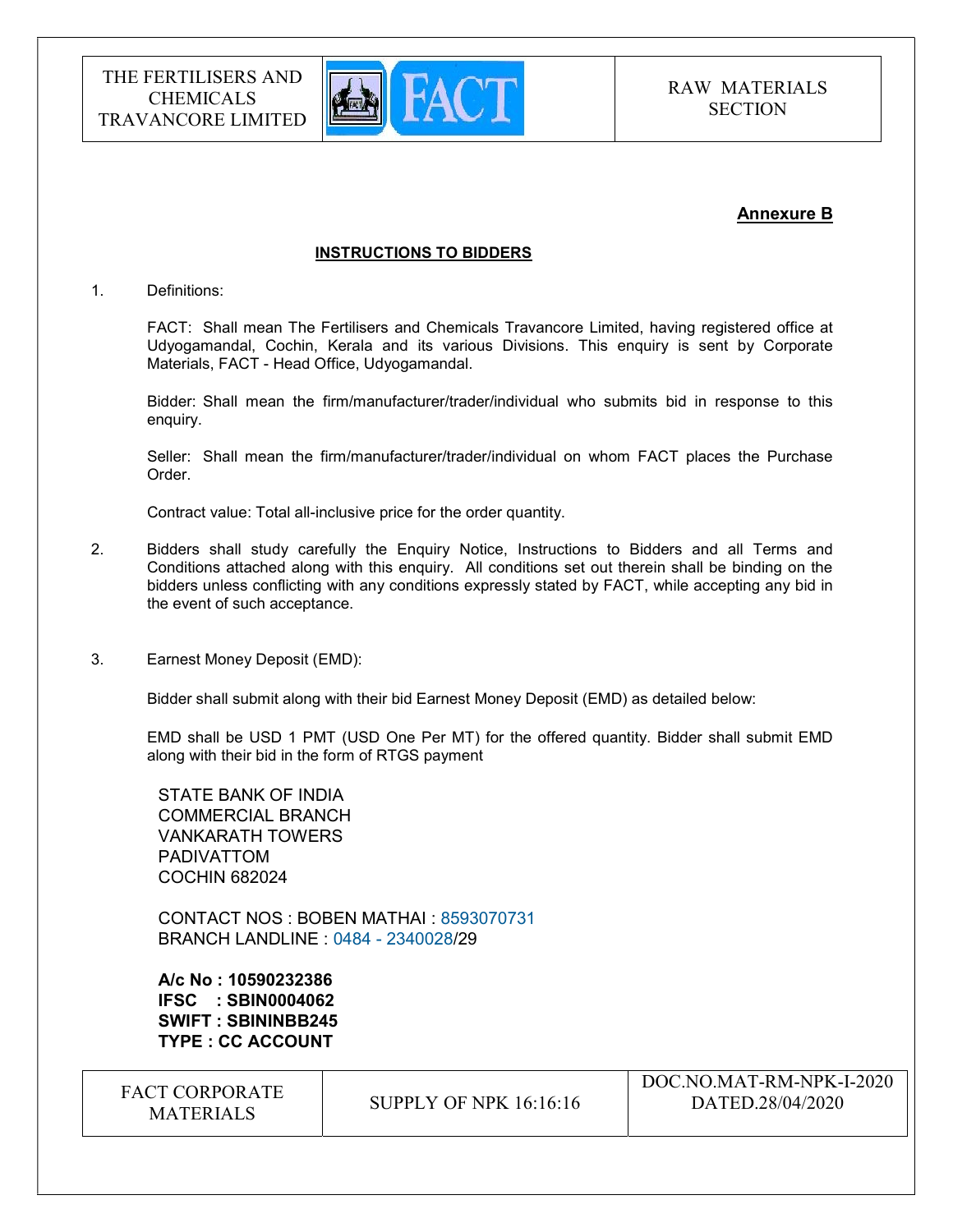

The RTGS remittance towards EMD has to be made and UTR Number informed to us by email/fax prior to the due date/time for submission of bid.

Bids without EMD are liable to be rejected.

EMD shall not carry any interest. In case the bidder who is awarded the contract so desire to adjust the EMD against Security Deposit, the same may be allowed by FACT, based on written request. EMD of the unsuccessful bidders shall be refunded after award of the contract(s).

The EMD is exempted in the case of:

- i) Manufacturers / producers who have supplied a minimum Quantity of 22500 MT Fertilizers to PSEs/Coops, in India.
- ii) Reputed traders who have supplied a minimum Quantity of 22500 MT Fertilizers to FACT for at least two years in the last five years.

Necessary documents shall be provided to prove the exemption criteria.

#### 4. Submission /opening of bids:

Bids shall be submitted on a two-part basis, Part A and Part B, as detailed in the Instructions to Bidders vide Annexure - B.

Part A bid shall be the Pre-qualification cum Techno-commercial bid and shall consist of the following:

|     | Annexure | Α | - Specifications of NPK complex fertilizer 16:16:16 |
|-----|----------|---|-----------------------------------------------------|
| 2.  | Annexure | В | - Instructions to Bidders                           |
| 3   | Annexure | C | - Pre-qualification Questionnaire                   |
| 4.  | Annexure | D | - Details of previous supplies                      |
| 5.  | Annexure | Е | - Terms and Conditions for Purchase                 |
| 6.  | Annexure | ۴ | - Shipping terms for FOB Contract                   |
| 7.  | Annexure | G | - Shipping terms for CFR contract                   |
| 8.  | Annexure | H | - Compliance Statement                              |
| 9.  | Annexure | J | - Un-priced copy of Price bid                       |
| 1 N |          |   | Estreet Manay Denseit (EMD) by way of BTCS Devmant  |

10. Earnest Money Deposit (EMD) by way of RTGS Payment.

Annexures A to J shall be signed and sealed by the Authorized Signatory of the bidder on all pages. Annexures C and D shall be filled in with all the required details and all supporting documents as required therein shall be attached as part of this document.

Annexure-H shall indicate deviations, if any, in the terms of the enquiry documents (Enquiry Notice and all Annexures) as offered by them, referring the relevant Annexures/clauses.

| <b>FACT CORPORATE</b><br>MATERIALS | <b>SUPPLY OF NPK 16:16:16</b> | DOC.NO.MAT-RM-NPK-I-2020<br>DATED.28/04/2020 |
|------------------------------------|-------------------------------|----------------------------------------------|
|------------------------------------|-------------------------------|----------------------------------------------|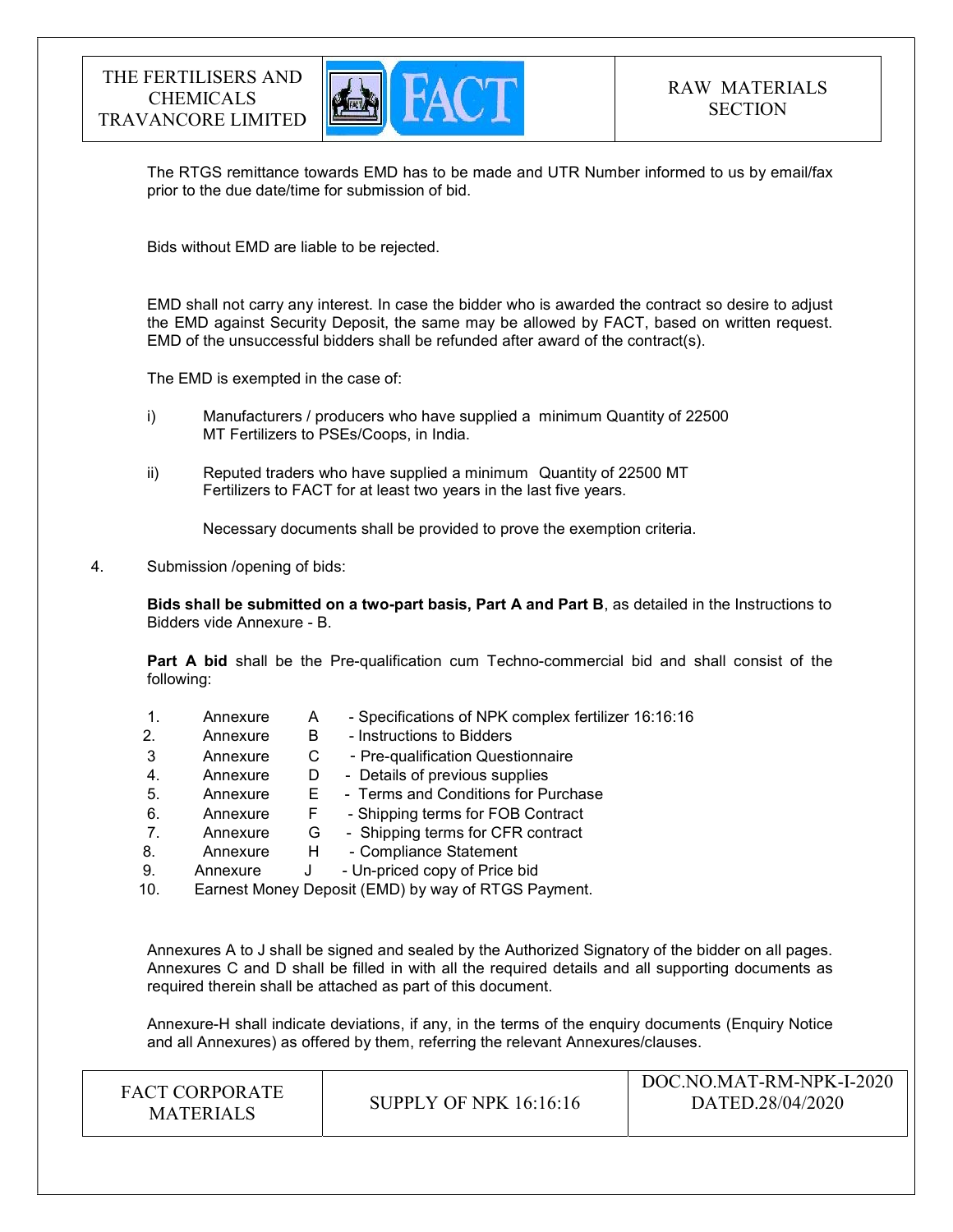

Bidder shall indicate in the un-priced copy of the Price Bid Format (Annexure J) whether quoted/ not quoted against each item. Bidder shall not indicate rates in the un-priced copy of Annexure J.

Part B bid shall be the Price bid. Bidders are required to quote their rates strictly in the Price Bid format enclosed as Annexure K.

 All tender documents shall be in English language. All other information shall also be supplied by the tenderer in English language. All quoted prices shall be indicated by tenderer both in figures and words and where there is difference between quoted in figures and quoted in words, the prices quoted in words shall prevail.

Part A bid consisting of Annexures A to J above and the EMD shall be enclosed in an envelope and sealed and shall superscribe the enquiry No., Name of the bidder and indicate as Part A bid.

Part B bid (Annexure-K), duly signed by the bidder and affixed with bidder's seal, shall be enclosed in another envelope and sealed, which shall also superscribe the enquiry No and Name of bidder and indicate as Part B Bid.

The envelopes containing Part A bid and Part B bid as above shall be enclosed and sealed in another envelope, also superscribing the enquiry No and Name of the bidder.

The sealed envelope containing Part A and Part B bids as above shall be addressed and submitted to the Assistant Officer (Administration), Central Bid Registration Cell, PD Administration Building, FACT Ltd., Udyogamandal, Cochin - 683 501 not later than the time stipulated in the enquiry. Delayed/late bids are liable to be rejected. Even though this enquiry stipulates two part bid , offers sent by e-mail shall be considered as a special case. Email shall be sent separately as per below ;

## PART A-Technical bid shall be sent sreejith@factltd.com/ kennedy@factltd.com

## PART B-Price bid shall only be sent to npk16@factltd.com.

The following officer in Administration Department are authorized to receive bids.

1) Ms. Ancy Mathew.-AO (Admin).

Due date and time for submission of bids: 13/05/2020, 1400 hrs IST.

Bids shall be opened at the Administrative Office, FACT Petrochemical Division, Udyogamandal in the presence of bidders or their authorized representatives who may be present. Bidder's representatives attending the bid opening shall bring with them the authorization from the bidder.

Due date/Time for opening of Bids: 13/05/2020 1430 Hrs IST

5. Validity of Bid: Bid shall be valid at least till 1800 hrs IST on 28/05/2020.

The original bid shall not be withdrawn within the validity period even if negotiations are done or counter offer made by us

| <b>FACT CORPORATE</b> |                        | DOC.NO.MAT-RM-NPK-I-2020 |
|-----------------------|------------------------|--------------------------|
| <b>MATERIALS</b>      | SUPPLY OF NPK 16:16:16 | DATED.28/04/2020         |
|                       |                        |                          |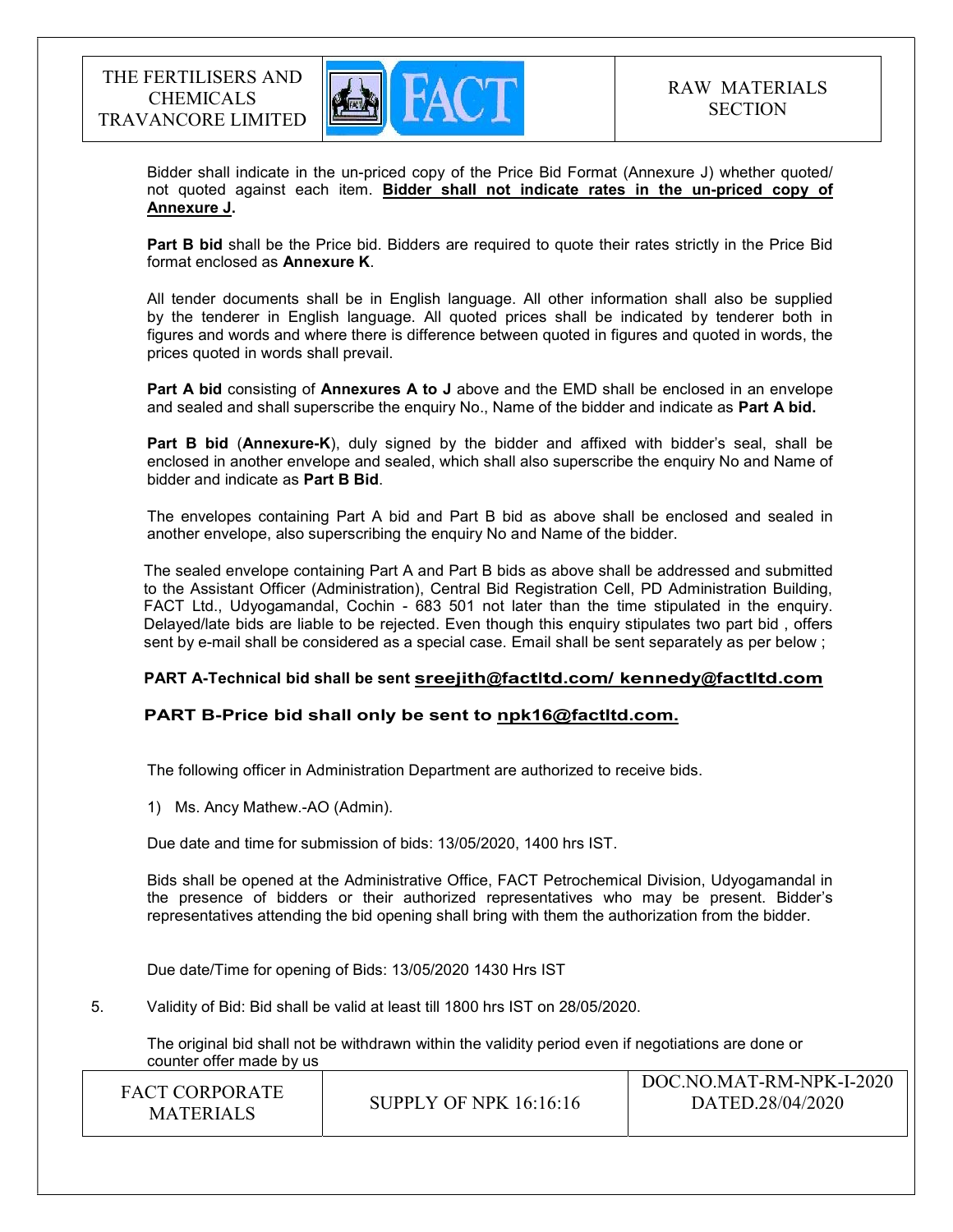

- 6. Bids shall be complete giving all the requirements as per the enquiry. Evaluation of bids shall be made based on the details given in the bid. Post-bid clarifications on price, quantity, delivery schedule, lay time, payment terms and shipment terms are unacceptable except against any post bid clarification as required by FACT. Post bid clarifications on suo-motu basis will be summarily rejected and such action by bidders will be viewed seriously.
- 7. The bids shall be neatly written in ink/typed with pages consecutively numbered and shall be signed on all pages. Bids shall be free from over writing and all corrections shall be duly attested by the bidder. All rates shall be filled in figures and words. If there is any difference between the amount given in figures and words, the lower of the two shall be considered.
- 8. The bid shall be signed by authorized persons only.

---------------------

- 9. FACT is not bound to accept the lowest bid and reserves the right to reject any or all the bids without assigning any reason(s) whatsoever. FACT also reserves the right to place order/ orders on one or more bidders or cancel this enquiry.
- 10. FACT reserves the right to extend without giving any reason(s) the closing date/time of the enquiry.

| FACT CORPORATE<br>SUPPLY OF NPK $16:16:16$<br><b>MATERIALS</b> | DOC.NO.MAT-RM-NPK-I-2020<br>DATED.28/04/2020 |
|----------------------------------------------------------------|----------------------------------------------|
|----------------------------------------------------------------|----------------------------------------------|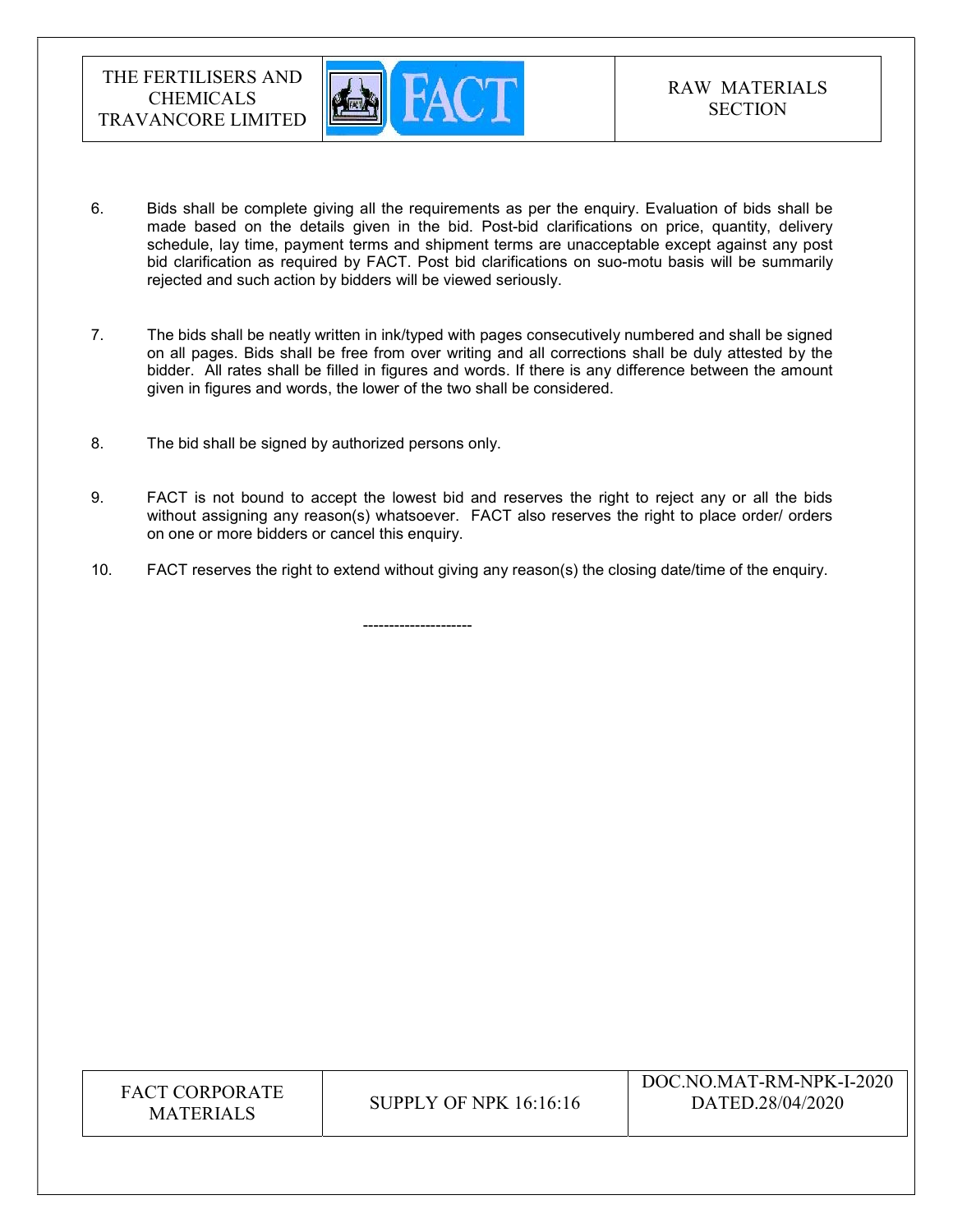

## Annexure C

## QUESTIONNAIRE FOR PRE-QUALIFICATION OF VENDORS FOR SUPPLY OF NPK COMPLEX FERTILIZER 16:16:16

|       |                                                                         | Description                   | To be filled in by vendor                    |  |
|-------|-------------------------------------------------------------------------|-------------------------------|----------------------------------------------|--|
| 1.1.0 | Name of the vendor                                                      |                               |                                              |  |
| 1.2.0 | Full address with PIN code                                              |                               |                                              |  |
| 1.3.0 | <b>Telephone Numbers</b>                                                |                               |                                              |  |
| 1.4.0 | E-mail ID                                                               |                               |                                              |  |
| 1.5.0 | <b>Fax Numbers</b>                                                      |                               |                                              |  |
| 1.6.0 | Contact Person(s)                                                       |                               |                                              |  |
| 2.0.0 | <b>Company Particulars:</b>                                             |                               |                                              |  |
| 2.1.0 | Constitution                                                            |                               |                                              |  |
| 2.2.0 | Country in which company is registered                                  |                               |                                              |  |
| 2.3.0 | Areas of activity including chartering of vessels                       |                               |                                              |  |
| 2.4.0 | Name and address of Bankers                                             |                               |                                              |  |
| 2.5.0 | Financial data:                                                         |                               |                                              |  |
| 2.5.1 | Sales turn-over for the last three years                                |                               |                                              |  |
| 2.5.2 | Profit after tax for the last three years                               |                               |                                              |  |
| 2.5.3 | Copy of Audited Balance Sheet/Annual Report<br>for the last three years |                               | (Documents to be enclosed)                   |  |
| 3.0.0 | <b>Sourcing particulars:</b>                                            |                               |                                              |  |
| 3.1.0 | <b>Whether Producer/ Trader</b>                                         |                               |                                              |  |
| 3.2.0 | If Producer:                                                            |                               |                                              |  |
| 3.2.1 | Location of Producer                                                    |                               |                                              |  |
|       | <b>FACT CORPORATE</b><br><b>MATERIALS</b>                               | <b>SUPPLY OF NPK 16:16:16</b> | DOC.NO.MAT-RM-NPK-I-2020<br>DATED.28/04/2020 |  |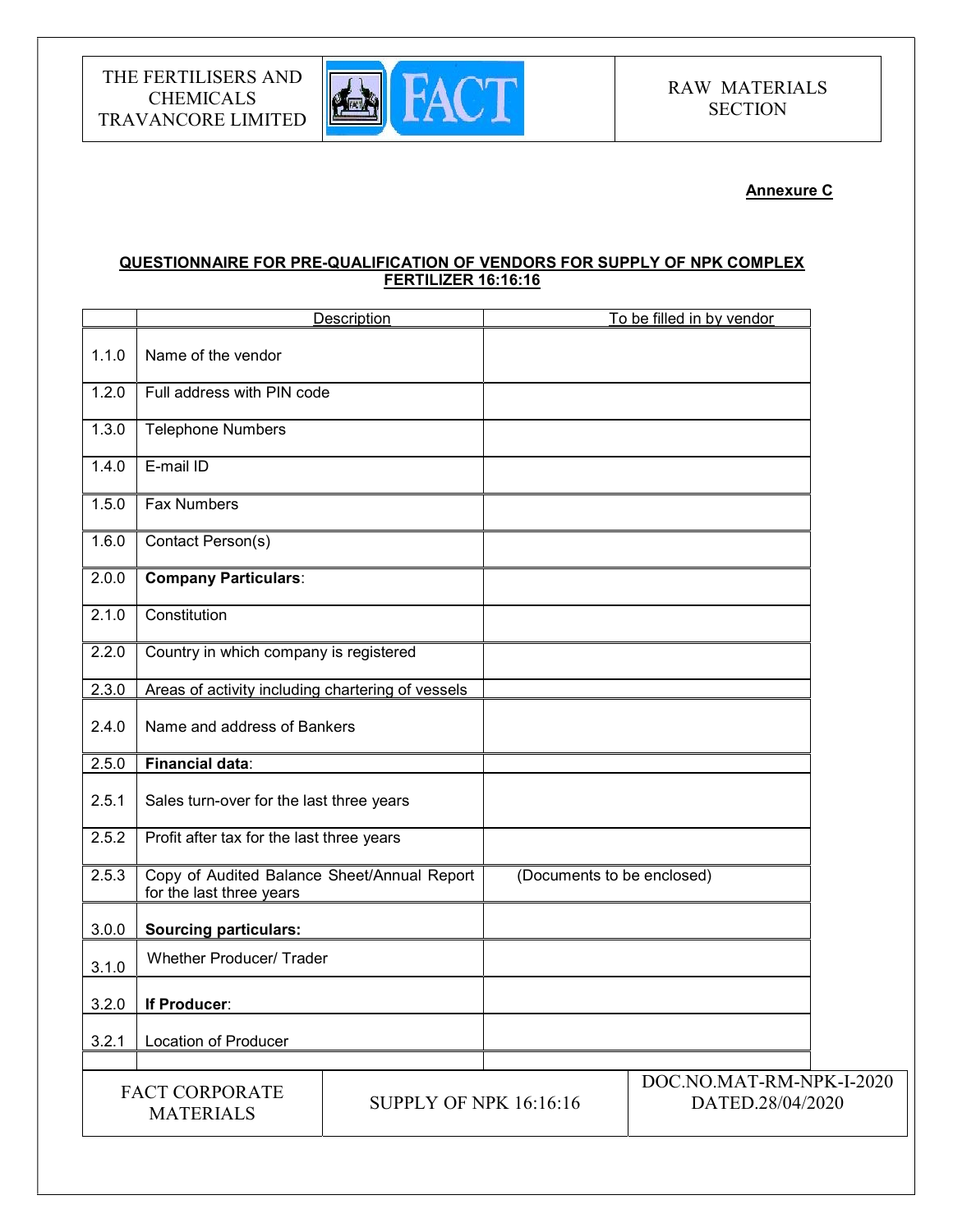

# RAW MATERIALS **SECTION**

| 3.2.2 | Annual Production Capacity for NPK complex<br>Fertiliser.                                                                                                           |                               |                            |                                                                                            |  |
|-------|---------------------------------------------------------------------------------------------------------------------------------------------------------------------|-------------------------------|----------------------------|--------------------------------------------------------------------------------------------|--|
| 3.2.3 | Typical Analysis Report of NPK 16:16:16 duly<br>attested by the Applicant's Authorized<br>Signatory showing parameters of specification<br>required by us as given. |                               | (Document to be enclosed)  |                                                                                            |  |
| 3.3.0 | If Trader:                                                                                                                                                          |                               |                            |                                                                                            |  |
| 3.3.1 | Name and address of producer from where<br>NPK 16:16:16 is proposed to be sourced                                                                                   |                               |                            |                                                                                            |  |
| 3.3.2 | Annual production capacity of NPK 16:16:16<br>stated above                                                                                                          |                               |                            |                                                                                            |  |
| 3.3.3 | Letter(s) issued by the NPK Producer's<br>authorized signatory confirming to backup with<br>respect to quality and quantity                                         |                               | (Document to be enclosed)  |                                                                                            |  |
| 3.3.4 | Typical Analysis Report of NPK produced<br>showing parameters of specification as per<br>FCO, duly attested<br>by the producer's<br>authorized signatory            |                               | (Documents to be enclosed) |                                                                                            |  |
| 4.0.0 | Loading Port(s) details:                                                                                                                                            |                               |                            |                                                                                            |  |
| 4.1.0 | Name(s) of the loading port(s)                                                                                                                                      |                               |                            |                                                                                            |  |
| 4.2.0 | Loading rate(s) of the port(s)                                                                                                                                      |                               |                            |                                                                                            |  |
| 4.3.0 | Sailing time from port of loading to Tuticorin                                                                                                                      |                               |                            |                                                                                            |  |
| 5.0.0 | Third party inspection agency/ agencies to be<br>involved for certifying quality and quantity at<br>load port                                                       |                               |                            |                                                                                            |  |
| 6.0.0 | Documentary evidence for sale of Fertilizer in<br>India/abroad for the last three years as on the<br>date of Application for Pre-qualification.                     |                               |                            | (Details to be given as per Annexure-D and<br>documents indicated therein to be enclosed). |  |
| 7.0.0 | In case the applicant proposes to operate<br>through his Indian agent or if the applicant is<br>the Indian agent:                                                   |                               |                            |                                                                                            |  |
| 7.1.0 | Indian Agent's Registration Number                                                                                                                                  |                               |                            |                                                                                            |  |
|       | <b>FACT CORPORATE</b><br><b>MATERIALS</b>                                                                                                                           | <b>SUPPLY OF NPK 16:16:16</b> |                            | DOC.NO.MAT-RM-NPK-I-2020<br>DATED.28/04/2020                                               |  |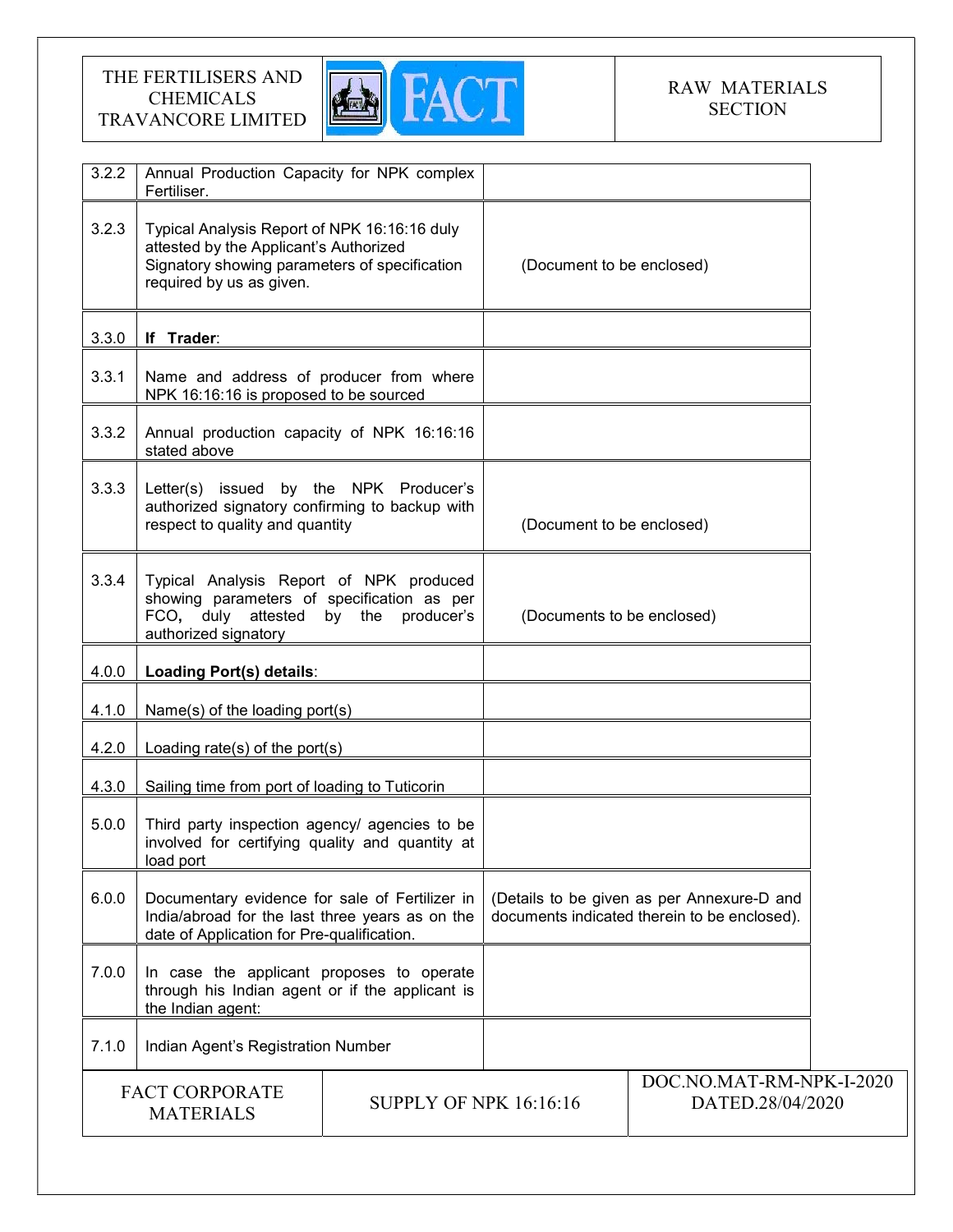

# RAW MATERIALS **SECTION**

| 7.2.0          | Permanent Income Tax Account Number         |             |                           |           |
|----------------|---------------------------------------------|-------------|---------------------------|-----------|
| 7.3.0          | <b>GST Registration details</b>             |             |                           |           |
| 7.4.0          | Nature of commission/remuneration           |             |                           |           |
| 7.5.0          | Copy of Terms and Conditions of appointment |             | (Document to be enclosed) |           |
| 8.0.0          | <b>Details of Authorized Signatories:</b>   |             |                           |           |
|                | Name                                        | Designation |                           | Signature |
| 1              |                                             |             |                           |           |
| $\overline{2}$ |                                             |             |                           |           |
| 3              |                                             |             |                           |           |

#### 9.0.0 Any other details:

Place

**Signature** 

Date

Name

Designation(Authorised (Authorised Signatory)

Seal

## Notes:

- 1.0 All requisite information shall be given in the format with reference to the item specified. Where space is insufficient, additional pages may be added with reference to the related paragraph.
- 2.0 Wherever enclosures are specified in the questionnaire, the same shall be enclosed.
- 3.0 Annexure D duly completed also shall be enclosed.
- 4.0 FACT reserves the right to verify any of the statements enclosed along with the Application for Prequalification. Any additional information/ documents required shall also be furnished. False statement shall disqualify the Applicant.

| <b>FACT CORPORATE</b><br><b>MATERIALS</b> | <b>SUPPLY OF NPK 16:16:16</b> | DOC.NO.MAT-RM-NPK-I-2020<br>DATED.28/04/2020 |
|-------------------------------------------|-------------------------------|----------------------------------------------|
|-------------------------------------------|-------------------------------|----------------------------------------------|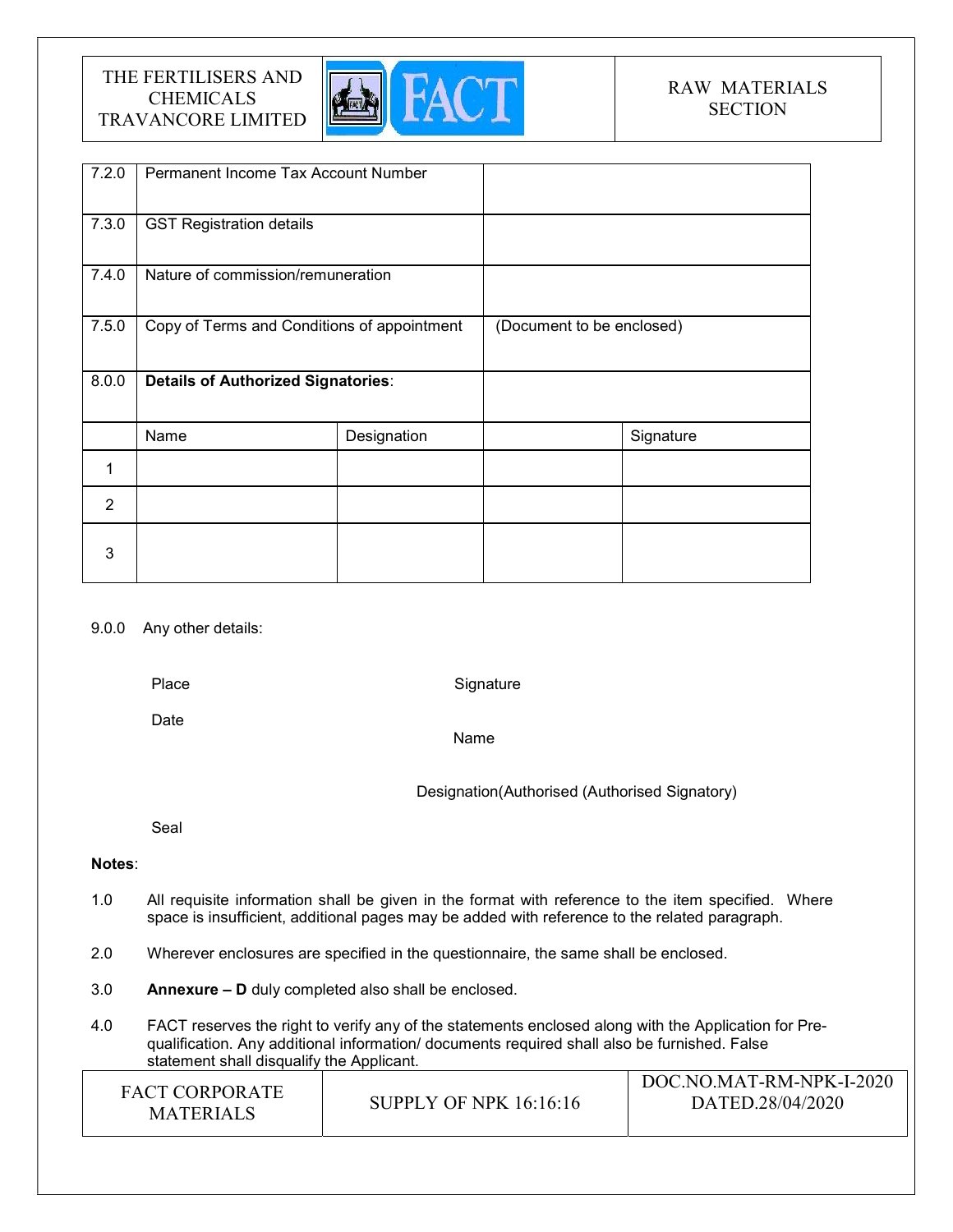

# RAW MATERIALS **SECTION**

## Annexure –D

#### DETAILS OF SUPPLIES:

Details of supplies of Fertilizers in bulk as per the pre-qualification criteria specified during the last three years as on the date of submission of Part-A Bid.

| Year              |  | Purchase Order<br>No./Date | Description of<br>Material         | Quantity as per<br>Purchase Order | Client                                                                                            | Source / Port<br>of Loading | Date and Quantity<br>as per Invoice<br>/Bill of Lading | Port of<br>Discharge |  |
|-------------------|--|----------------------------|------------------------------------|-----------------------------------|---------------------------------------------------------------------------------------------------|-----------------------------|--------------------------------------------------------|----------------------|--|
|                   |  |                            |                                    |                                   |                                                                                                   |                             |                                                        |                      |  |
| 2017              |  |                            |                                    |                                   |                                                                                                   |                             |                                                        |                      |  |
|                   |  |                            |                                    |                                   |                                                                                                   |                             |                                                        |                      |  |
|                   |  |                            |                                    |                                   |                                                                                                   |                             |                                                        |                      |  |
| 2018              |  |                            |                                    |                                   |                                                                                                   |                             |                                                        |                      |  |
|                   |  |                            |                                    |                                   |                                                                                                   |                             |                                                        |                      |  |
|                   |  |                            |                                    |                                   |                                                                                                   |                             |                                                        |                      |  |
| 2019              |  |                            |                                    |                                   |                                                                                                   |                             |                                                        |                      |  |
|                   |  |                            |                                    |                                   |                                                                                                   |                             |                                                        |                      |  |
|                   |  |                            |                                    |                                   |                                                                                                   |                             |                                                        |                      |  |
| 2020              |  |                            |                                    |                                   |                                                                                                   |                             |                                                        |                      |  |
|                   |  |                            |                                    |                                   |                                                                                                   |                             |                                                        |                      |  |
|                   |  |                            |                                    |                                   |                                                                                                   |                             |                                                        |                      |  |
|                   |  |                            |                                    |                                   |                                                                                                   |                             |                                                        |                      |  |
| Note:             |  |                            |                                    |                                   | Major orders executed for any Fertiliser/Public Sector Companies in India shall also be included. |                             |                                                        |                      |  |
| Place<br>Name     |  |                            |                                    |                                   |                                                                                                   |                             |                                                        |                      |  |
| Date<br>Signature |  |                            |                                    |                                   |                                                                                                   |                             |                                                        |                      |  |
| Seal              |  |                            | Designation (Authorized Signatory) |                                   |                                                                                                   |                             |                                                        |                      |  |
|                   |  |                            |                                    |                                   |                                                                                                   |                             |                                                        |                      |  |

FACT CORPORATE

ET CONFORATE SUPPLY OF NPK 16:16:16<br>MATERIALS

DOC.NO.MAT-RM-NPK-I-2020 DATED.28/04/2020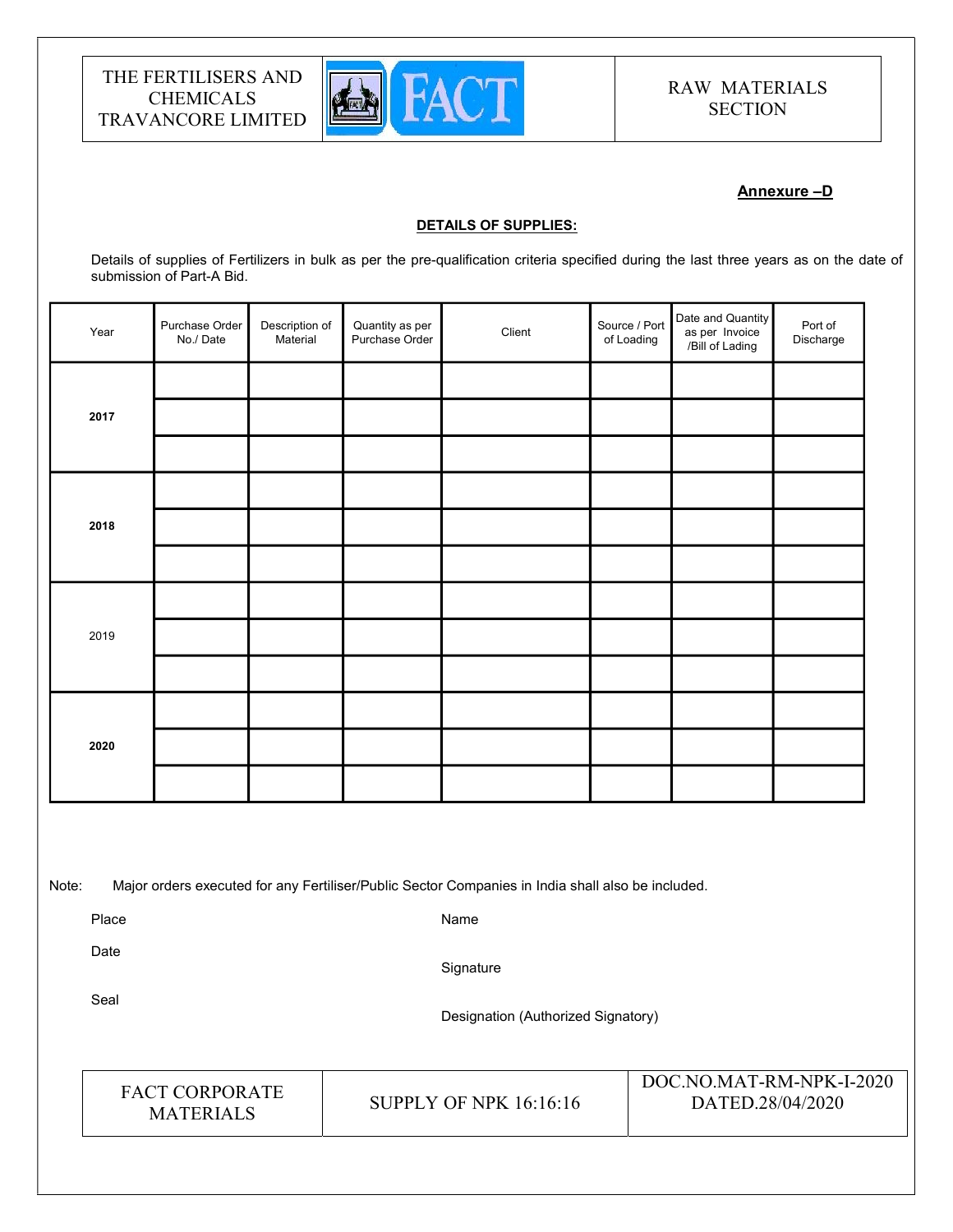

#### Check List of Documents to be enclosed along with Annexure C:

#### In the case of Producer :

- 1. Copy of Purchase Order(s)/Agreement(s) in support of Data furnished vide Annexure- C.
- 2. Copy of Invoice(s) and Bill(s) of Lading for the supplies made in respect of the above. 3. Copy of Typical Analysis Report of Fertilizer produced, showing parameters of specification as given in FCO.
- 4. Copy of Audited Balance Sheet/Annual Report for the last three years.

All the above documents shall be duly attested by the Authorised Signatory of the Bidder.

#### In the case of Trader

- 1. Copy of Purchase Order(s)/Agreement(s) in support of Data furnished in Annexure C.
- 2. Copy of Invoice(s), Bill(s) of Lading for the supplies made in respect of the above.
- 3. Letter(s) issued by the Fertilizer Producer's Authorized Signatory, confirming to backup with respect to quality and quantity.
- 4. Copy of Typical Analysis Report of Fertilizer produced, showing parameters of specification as given in FCO duly attested by Producers Authorised Signatory.
- 5. Terms and Conditions of Appointment.
- 6. Copy of Audited Balance Sheet/Annual Report for the last three years.

All the above documents shall be duly attested by the Authorised Signatory of the Bidder.

| <b>FACT CORPORATE</b><br><b>MATERIALS</b> | SUPPLY OF NPK 16:16:16 | DOC.NO.MAT-RM-NPK-I-2020<br>DATED.28/04/2020 |
|-------------------------------------------|------------------------|----------------------------------------------|
|-------------------------------------------|------------------------|----------------------------------------------|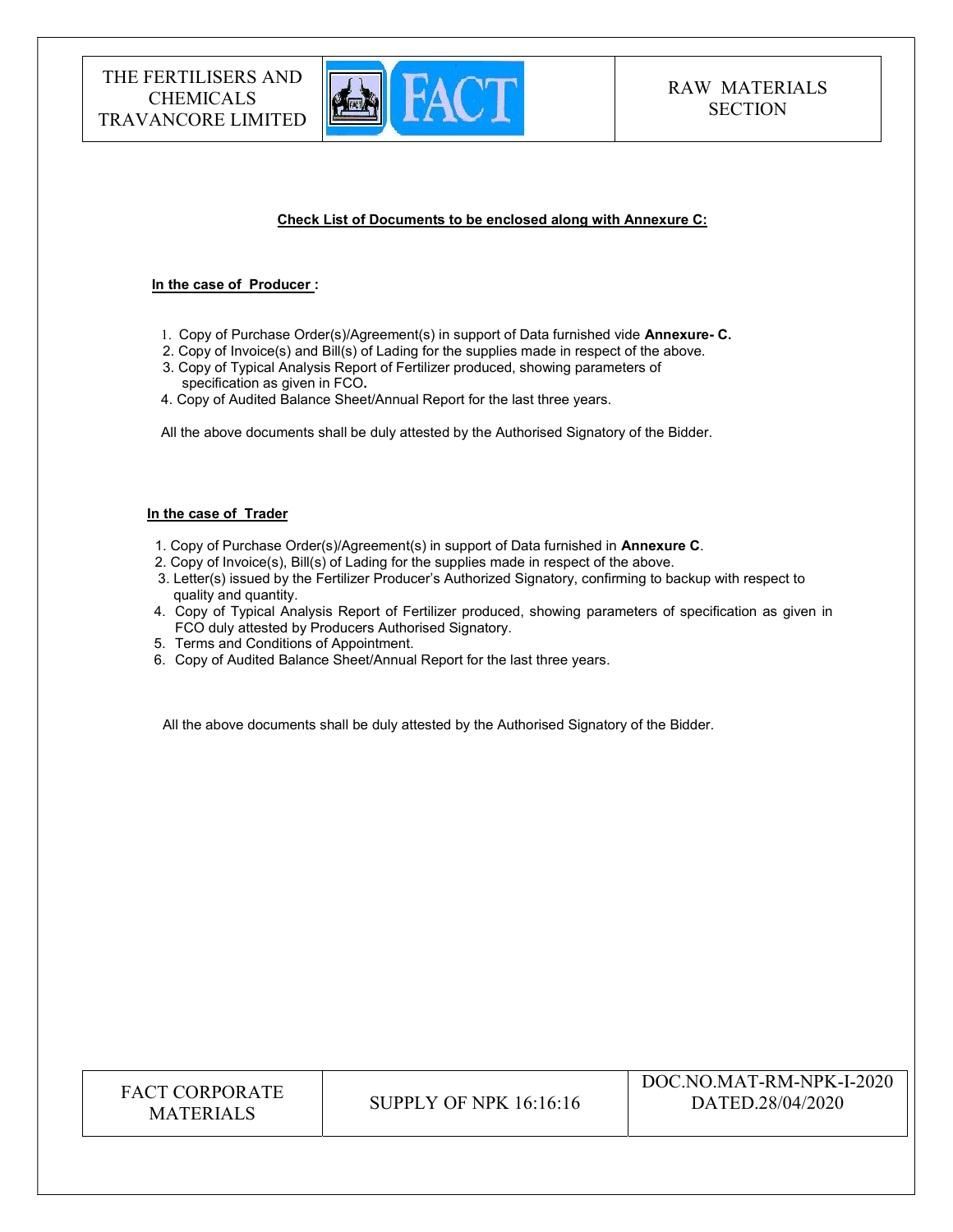

#### Annexure-E

#### TERMS AND CONDITIONS OF PURCHASE

- 1. The Purchase Order is placed with both FOB and CFR option and FACT reserves the right to exercise the FOB or the CFR option on a shipment to shipment basis including partial shipments, if so agreed by FACT. In case of FOB option, FACT shall arrange for fixing the vessel for which Seller shall allow a minimum period of three weeks after confirming the firm load port laycan along with complete load port details. If FACT is not able to nominate a suitable vessel in this period, FACT shall exercise CFR option immediately on receipt of NOC from Transchart. Seller shall then make CFR arrangements for the agreed laycan only.
- 1.1. Seller shall furnish firm laycan well in advance so that the activities required for vessel fixture by FACT or CFR arrangements by Seller are made smoothly after obtaining NOC from Transchart. The Seller shall not be absolved from his obligations under the contract, citing insufficient time for making CFR arrangements. Shipment terms for FOB contract and those for CFR contract shall be as given in Annexure F & G respectively of this Document.
- 2. Taxes and Duties:

All levies, taxes and duties in the Seller's country shall be to Seller's account and in India to FACT's account.

3. Security Deposit:

The Seller shall furnish Security Deposit at equivalent to 2% of the Total order Value within 10 days from the date of Letter of Intent by Bank Guarantee as per proforma attached. Bank Guarantee shall be kept valid for a minimum period of 6 months, with a further claim period of 6 months. Validity shall be further extended on demand as per terms of our BG proforma.

The SD is exempted in the case of: Reputed Manufacturers / producers/Traders who have supplied a minimum quantity of 22500 MT Fertilizer to FACT in the past.

- 4. Payment:
- 4.1 Payment: Payment shall be on  $180<sup>th</sup>$  day from BL date by LC. LC opening charges and Bank charges in India shall be to FACT's account. All charges outside India, including confirmation charges, in case confirmation is required, shall be to seller's account. Acceptance of the material shall be based on samples drawn by Central Fertilizer Quality Control Laboratory in India. The quality so determined at discharge port shall be final and binding on supplier. Weighment shall be as determined by draft survey conducted through and by independent internationally reputed surveyor/inspection agency appointed by FACT at the port of discharge. The Payment shall be based on B/L quantity or drafts survey whichever is less.

| <b>FACT CORPORATE</b><br><b>MATERIALS</b> | SUPPLY OF NPK $16:16:16$ | DOC.NO.MAT-RM-NPK-I-2020<br>DATED.28/04/2020 |
|-------------------------------------------|--------------------------|----------------------------------------------|
|-------------------------------------------|--------------------------|----------------------------------------------|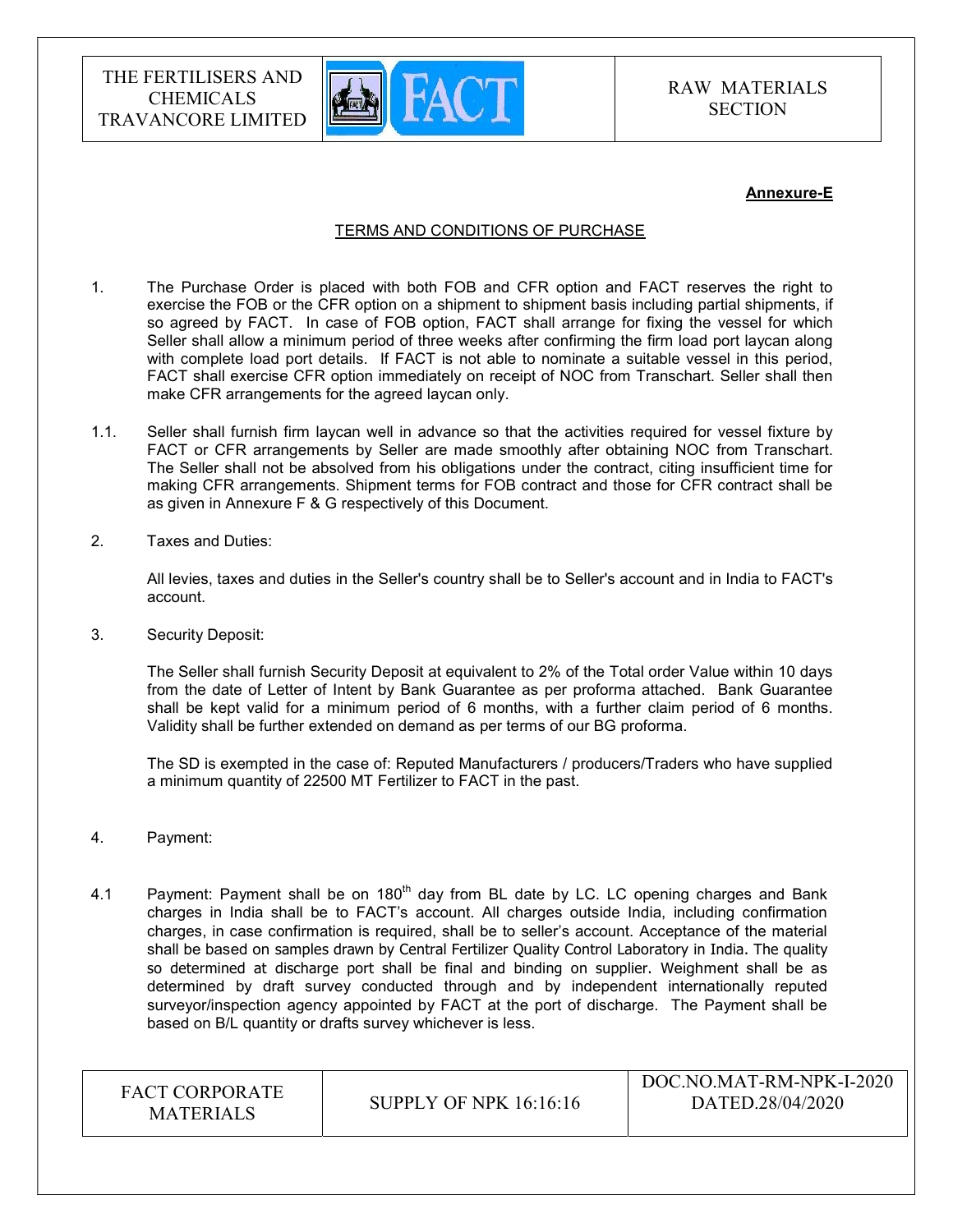

- 4.2 Indian Agent's Commission, if any, shall be deducted from the invoice and paid in Indian Rupees in India. Please see clause 16 below.
- 5. Shipping Documents:
- 5.1 Seller shall present following shipping documents for payment purpose:

a] Three original and three non-negotiable copies of clean on board bills of lading marked freight paid/payable by shipper as per Charter Party. In case of Charter Party Bills of Lading, it should bear an endorsement that all the relevant terms and conditions of the relative Charter Party are deemed to have been incorporated therein.

The B/Ls to show:

1] Import License - Free import as per Chapter 2 Para 2.1 of Foreign Trade Policy 2015 – 20. 2] Purchase Order Number

3] L/C reference, if payment is by L/C.

b] Three signed commercial invoices and three copies of the same based on the Bill of Lading quantity and surveyor's certificate of analysis. The invoice shall show the following:

1] B/L No. and date

- 2] Import License Free import as per Chapter 2 Para 2.1 of Foreign Trade Policy 2015 20.
- 3] Purchase Order No.
- c] Certificate of origin issued by the concerned Chamber of Commerce.
- d] Certificate of weight issued by Independent Surveyor.
- e] Certificate of quality/analysis issued by independent surveyor.
- f] A certificate from the Seller stating that fax has been sent to FACT's underwriters for insurance purposes.
- g] A certificate from the seller to the effect that the goods supplied is in accordance with the relative purchase order.
- h) A certificate in original from FACT for the acceptance of quantity and quality based on findings at discharge port.
- i) Stowage plan.

:

- 5.2 In case the successful bidder is proposing to make the sale on high sea sale basis, the sale shall comply to the latest Government of India guidelines and seller shall provide all the necessary documents.
- 5.3 All documents required for payment of GST on freight shall be provided, by seller.
- 5.4 All charges towards obtaining the above documents shall be to the account of Seller.
- 5.5 Routing of shipping documents shall be as follows:

 Copies of Shipping documents (B/L, Invoice etc...) shall be emailed within 2 days of loading/sailing of the vessel to:

| <b>FACT CORPORATE</b><br><b>MATERIALS</b> | SUPPLY OF NPK $16:16:16$ | DOC.NO.MAT-RM-NPK-I-2020<br>DATED.28/04/2020 |
|-------------------------------------------|--------------------------|----------------------------------------------|
|-------------------------------------------|--------------------------|----------------------------------------------|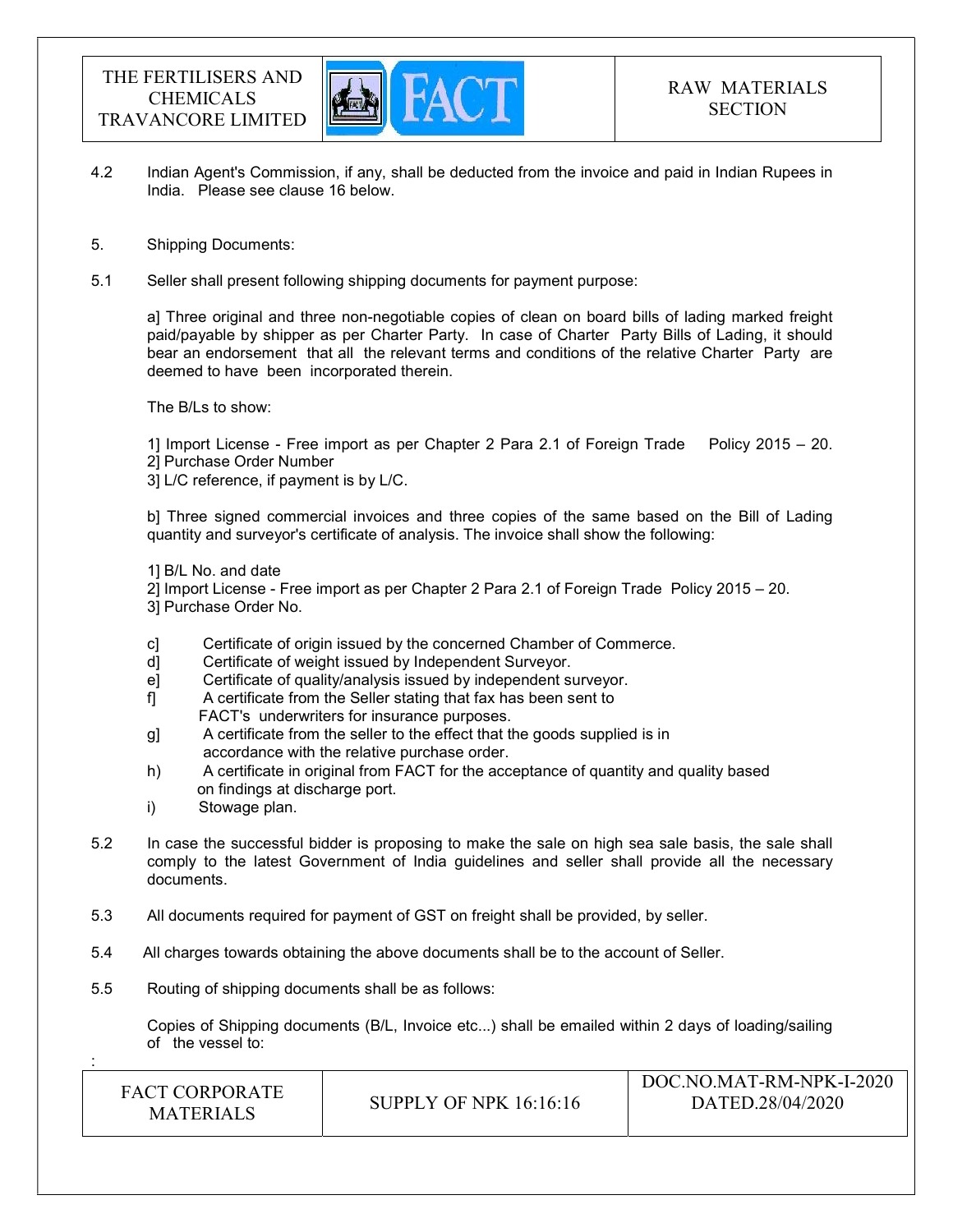

- 1] FACT MARKETING DIVISION, UDYOGAMANDAL, COCHIN 683 501 [Email: rejeni@factltd.com], and [Materials]-RM [Email:sreejith@factltd.com],
- 2] DEPUTY GENERAL MANAGER [FINANCE] BILLS (RM), HEAD OFFICE, FACT LTD., UDYOGAMANDAL, COCHIN, KERALA STATE, INDIA – 683 501
- 3] DEPUTY GENERAL MANAGER (MATERIALS)-RM, FACT LTD, PD ADMIN BUILDING, FACT LTD., UDYOGAMANDAL, COCHIN – 683 501
- 6. Liquidated damages:

The agreed shipment dates shall be firm and shall be treated as the essence of the contract. Any delay in effecting the shipment shall render the Seller liable for liquidated damages at the rate of 1/2% of the value of the shipment for every week or part thereof delay subject to a maximum of 2% of the value of the shipment. This value shall be either FOB or CFR as per the option exercised by FACT.

- 7. Force Majeure:
- 7.1 If at any time during the existence of this contract if either Seller or FACT is unable to perform in whole or in part any obligation under this contract because of war, hostility, civil commotions, sabotage, quarantine restrictions, Acts of God and Acts of Govt. [including but not restricted to prohibition of exports or imports], fires, floods, explosions, epidemics, strikes, embargoes, then the date of execution of contract shall be rescheduled after considering FACT's production requirements, ullage, market conditions, prices, etc.
- 7.2 Any waiver/extension of time in respect of the delivery of any installment or part of the goods occasioned due to reasons in (i) above, shall not be deemed to be waiver/extension of time in respect of the remaining deliveries.
- 7.3 If operation of such circumstances exceeds three months, each party shall have the right to refuse further performance of the contract in which case neither Seller nor FACT shall have the right to claim damages.
- 7.4 The Seller and/or FACT who is unable to fulfill their obligations under the contract shall within 15 days of occurrence of any of the causes mentioned in this clause inform the other party, of the existence and termination of the circumstances preventing the performance of the Contract. Certificate issued by local Chamber of Commerce in the country of the Seller or FACT shall be sufficient proof of the existence of the above circumstances and their duration.
- 7.5 Non-availability of material shall not be an excuse to the Seller for not performing their obligations under the contract.

| <b>FACT CORPORATE</b> |                               | DOC.NO.MAT-RM-NPK-I-2020 |
|-----------------------|-------------------------------|--------------------------|
| <b>MATERIALS</b>      | <b>SUPPLY OF NPK 16:16:16</b> | DATED.28/04/2020         |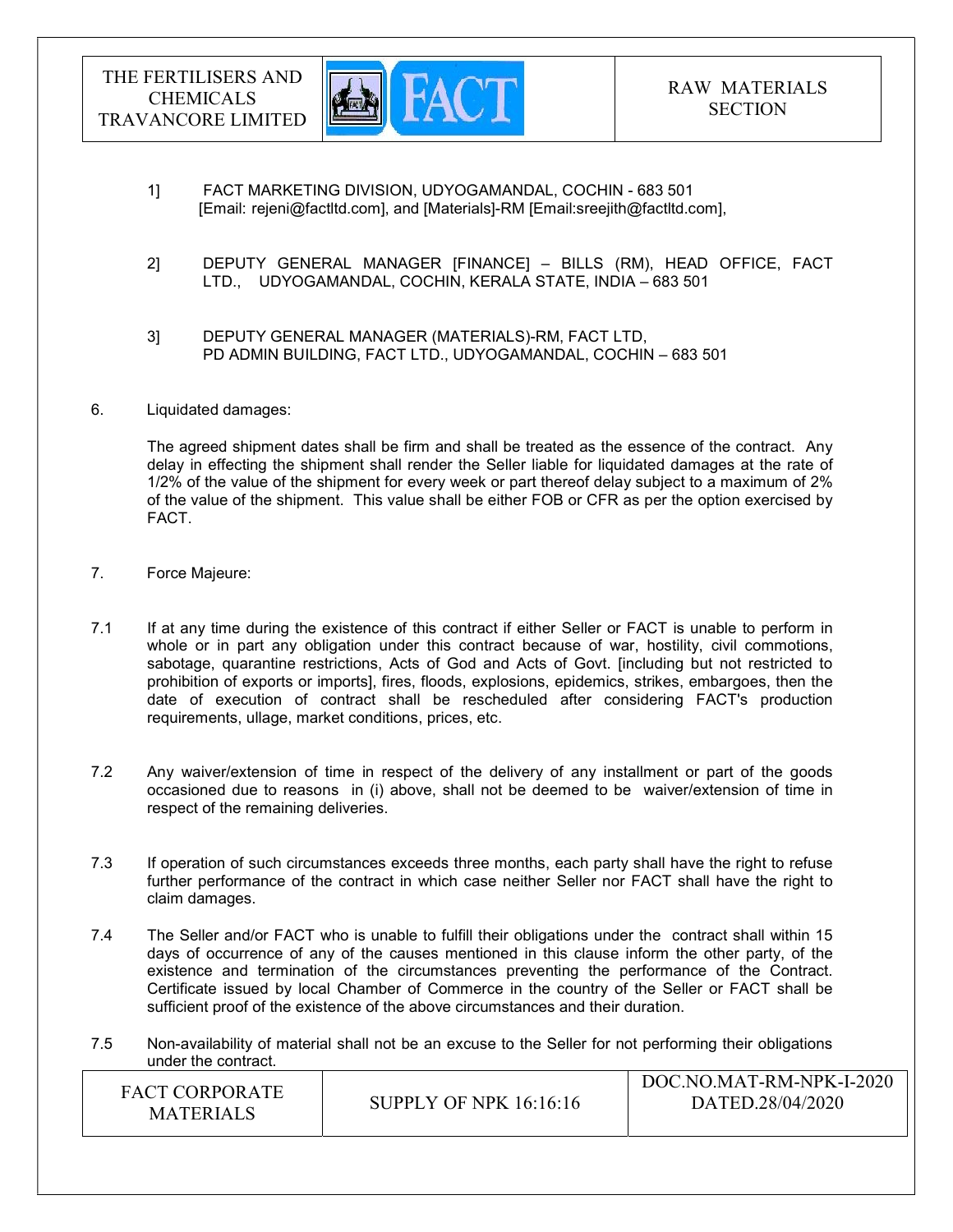

8. Default:

In the event of any default by the Seller in executing the Purchase Order in accordance with the specifications and/or terms and conditions of the Purchase Order, FACT may terminate the Purchase Order without prejudice to any other right, remedy or option FACT may have. In the event of such termination, FACT shall have the right to procure the goods from other sources at the risk and cost of the Seller.

- 9. Determination of quality and quantity:
- 9.1 The supplier shall ensure that the goods shipped conform to the agreed quality and specifications and shall not ship goods which do not conform to the agreed quality and specification.
- 9.2 FACT reserves the right, at its option and cost, to have material inspected before shipment in regard to quality and specifications. The supplier / shipper shall tender the material for inspection to the agency to be nominated by FACT and shipment shall be effected only after the material is inspected. The supplier / shipper will provide free of cost facilities to the inspection agency at the load port for taking samples.
- 9.3 Irrespective of whether FACT appoints inspection agency or not, it will be obligatory on the part of the supplier to obtain Certificate of Inspection from Internationally reputed Inspection Agency to the effect that material is in accordance with the specifications laid down in the contract. This shall accompany the shipping documents. The inspection fee shall be borne by supplier.
- 9.4 For the purpose of determining quality, the Inspection Agency may at their discretion draw samples of the material at the producing factory as specified in the contract but shall draw samples in all cases in the customary manner during the loading of the vessel with a view to ensure that the material conforms to the contractual specifications. Analysis report should specify the nutrients and other requirements of the contractual specifications. The report shall specify the methods of analysis used, type of sieve used for determination of particle size and also the contract number, the quantity loaded and name of the vessel. A clear inspection note will be released by the Inspection Agency only if they are satisfied that the cargo meets contractual specifications.
- 9.5 Sample shall be drawn by Central Fertilizer Quality Control Laboratory in India. The quality so determined at discharge port shall be final and binding on supplier.
- 9.6 In case the cargo is not meeting the FCO specifications, the cargo will be rejected. The supplier shall refund cost of material, all the consequential handling and the distribution cost thereof immediately on FACT's first demand failing which penalty  $@$  18% p.a. shall be payable up to the date of actual remittance by the supplier.

| <b>FACT CORPORATE</b><br><b>MATERIALS</b> | <b>SUPPLY OF NPK 16:16:16</b> | DOC.NO.MAT-RM-NPK-I-2020<br>DATED.28/04/2020 |
|-------------------------------------------|-------------------------------|----------------------------------------------|
|-------------------------------------------|-------------------------------|----------------------------------------------|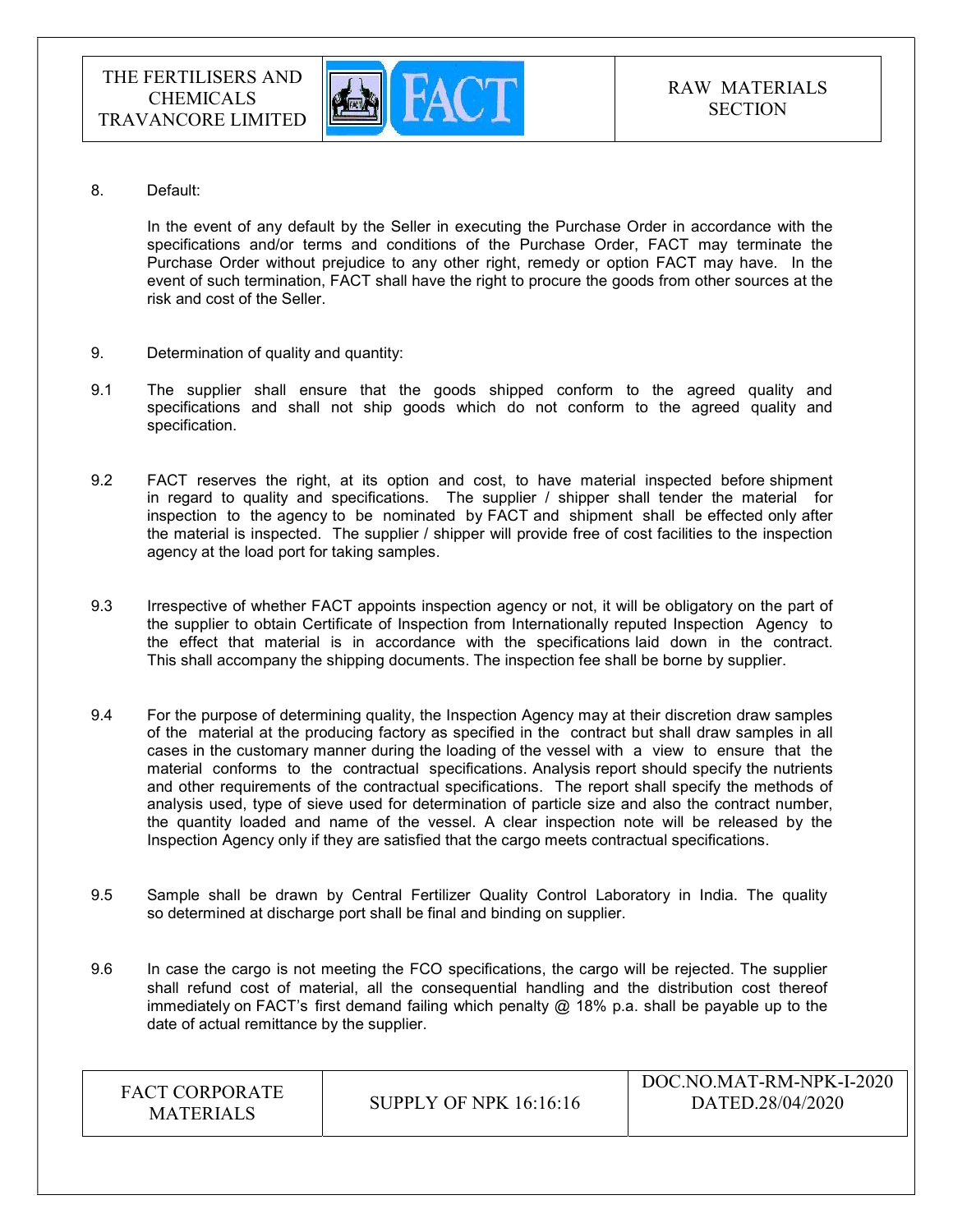

10. Weighment:

 Weighment shall be as determined by draft survey conducted through an independent internationally reputed surveyor/inspection agency appointed by FACT at the port of discharge. The payment shall be based on B/L quantity or drafts survey whichever is less. Quantity declared as damaged cargo shall also be treated as quantity delivered short and shall be treated accordingly.

11. Title and Risk:

Title to the goods and risk shall pass from Seller to FACT as per INCOTERMS 2000, as amended from time to time.

12. Amendment of the Purchase Order:

Any amendment or modification to this Purchase Order shall be made in writing with the concurrence of the Seller, where required.

13. Law:

The governing law for this Purchase Order shall be Indian law. The proper language of the Purchase Order shall be English. The Seller agrees to submit himself to the Jurisdiction of Indian Courts of Law.

- 14. Seller warrants that the goods are free and clear of liens and encumbrances and that he has good and marketable title to the same.
- 15. Arbitration:

If any dispute (s) arises out of or in connection with this contract, or in respect of any defined legal relationship associated therewith or derived therefrom, the parties agree to submit the disputes to arbitration under the ICADR (International Centre for Alternative Dispute Resolution) Arbitration Rules 1996. The authority to appoint the arbitrator shall be the International Centre for Alternative Dispute Resolution. The number of Arbitrator shall be one and the language of the arbitration proceedings shall be English. The place of arbitration proceedings shall be Ernakulam in Kerala.

16. Seller's Indian Agent:

The Seller shall disclose the name and address of his Indian agent/representative along with following information.

- 16.1 Indian Agent's registration Nos. and their permanent income tax account number.
- 16.2 Amount and nature of commission/remuneration.

| <b>FACT CORPORATE</b><br>SUPPLY OF NPK 16:16:16<br><b>MATERIALS</b> | DOC.NO.MAT-RM-NPK-I-2020<br>DATED.28/04/2020 |
|---------------------------------------------------------------------|----------------------------------------------|
|---------------------------------------------------------------------|----------------------------------------------|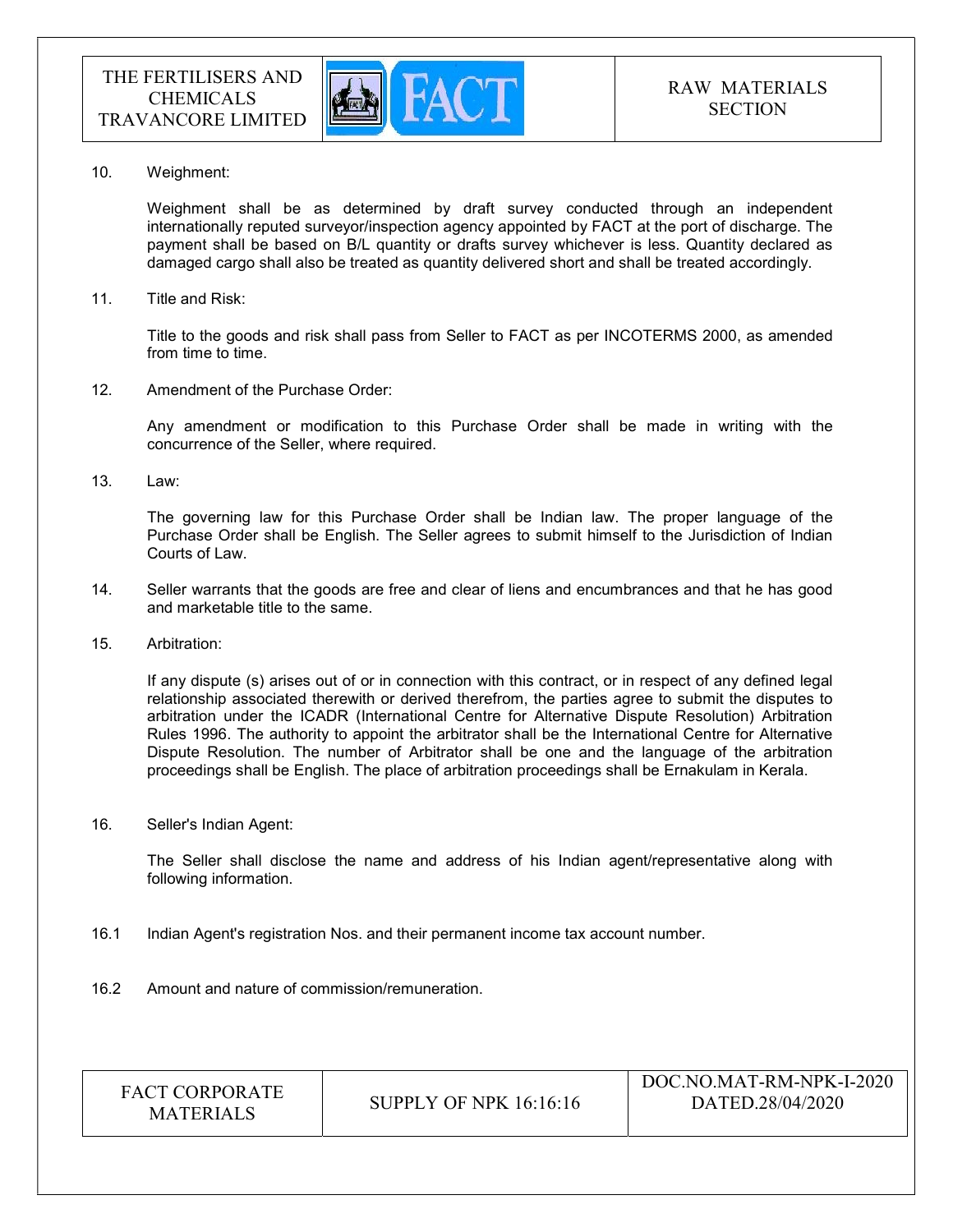

- 16.3 A copy of terms and conditions of the appointment of the Indian agent including the commission being paid to them shall be furnished along with the bid. In case the Seller has no agent in India, the Seller shall certify that they have no agents in India and that no remuneration is to be paid to any Indian Party. If the seller does not indicate the name of his agent or representative in India, and the amount of commission payable to him in the offer, it will be assumed that no agents' commission is involved.
- 16.4 FACT shall deduct the Indian agent's commission, if applicable from the value of the Seller's invoice and pay to the Indian Agent in equivalent Indian rupees (rate of exchange being the rate at which payment was made to Seller) by cheque, as per the agreed payment terms. In case the Indian Agents are foreign controlled company as defined under section 28 of the Foreign Exchange Regulation Act, 1973 or any other act as in force, certificate/permission from Reserve Bank of India/Government of India as the case may be that they are entitled to do the agency business and receive commission from buyers should be enclosed along with the bid.
- 16.5 The information required above shall include those agents situated in India who have some other kind of commercial relationships and may not fall within the usual definition of agent. In cases where there is no agent but the Seller has any Indian Branch or subsidiary or a financially interlinked concern, the same shall be intimated to us. This will also include such Indian agents who are paid general retainer fee and may not have any reference to this purchase order.
- 16.6 Should we suffer any loss or penalty because of the failure of the Seller to disclose the details mentioned above about their agents, FACT shall hold the Seller responsible for such loss or penalty and shall be entitled to claim from them damages for breach of the above provisions of the contract and also to resort to such other action which FACT may consider appropriate.
- 17. This Purchase Order is placed by FACT, The Fertilisers and Chemicals Travancore Limited. It is expressly made clear that the Government of India is not a party to this Purchase Order and has no liabilities, obligations or rights on this order.

| <b>FACT CORPORATE</b><br><b>MATERIALS</b> | <b>SUPPLY OF NPK 16:16:16</b> | DOC.NO.MAT-RM-NPK-I-2020<br>DATED.28/04/2020 |
|-------------------------------------------|-------------------------------|----------------------------------------------|
|-------------------------------------------|-------------------------------|----------------------------------------------|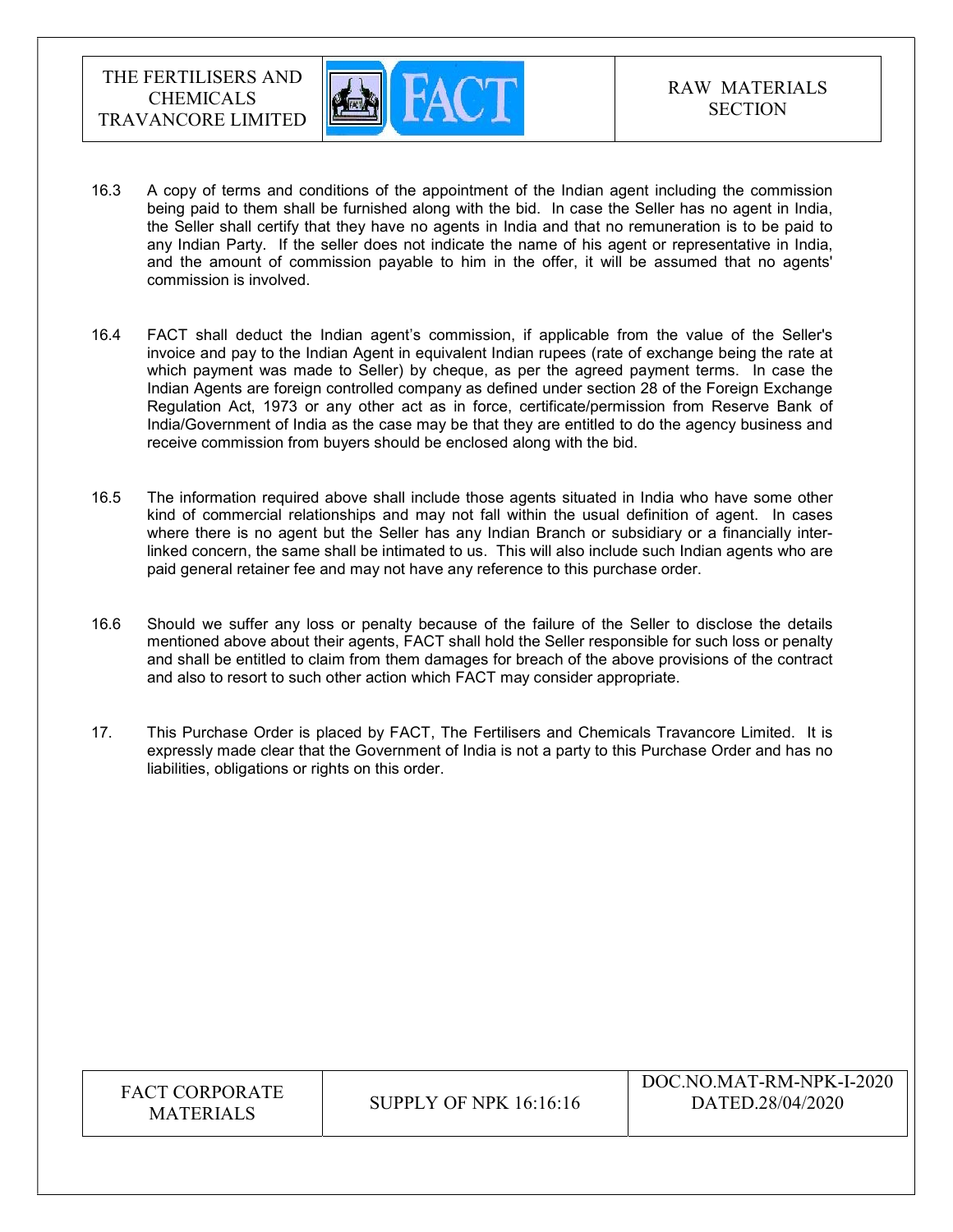

#### Annexure-F

#### SHIPMENT TERMS FOR FOB CONTRACT

- 1 FACT undertakes to provide transportation for carriage of the cargo in bulk.
- 2 FOB terms between Seller and their supplier if any shall not apply for contract arising out of this enquiry. It shall be as per FACT's terms only (with agreed variations). Seller shall forward the full loadport details, as well as firm loadport laycan with a spread of not less than 5 days, in conformity with the Purchase Order schedules or as required by FACT for each shipment, in case schedule is not finalised prior to issue of Purchase Order.
- 3 FACT will chart a suitable vessel and seller shall forward their acceptance of such nominated vessel within 24 hrs from the nomination. FACT reserves the right to substitute named vessel after giving prior intimation to the Seller.
- 4 The vessel shall report to the Seller or Seller's agents at the loadport and present herself for loading the cargo as per loadport terms and conditions as incorporated in the Charter Party.
- 5 Insurance: FACT shall arrange to insure the cargo. On completion of loading, sailing details such as quantity, B/L No. and date, loadport, ETA Tuticorin shall be emailed to Deputy General Manager[Materials]- RM [email:kennedy@factltd.com/sreejith@factltd.com], Deputy General Manager [Finance & Accounts] [Fax: 91- 484 - 2545039] and our under writers, details to be intimated later.
- 6 All claims at the loadport like demurrage, despatch, dead freight, etc, shall be settled directly between the Seller and the vessel owner. Suitable provision shall be made to this effect in the Charter Party. FACT shall render assistance, if required, to the Seller/Owner in settling such claims.
- 7 Seller shall be liable for any demurrage incurred at the load port on account of any delay in loading outside the permissible laytime. Any delay due to the vessel's condition or breakdown or inability of the vessel's facility to load cargo within the time allowed, shall not count as used laytime. If cargo is not available after ship has arrived in the port of loading according to schedule, the tenderer shall be responsible for the costs and demurrage of the vessel, and dead freight, if any due to incomplete loading because of the un-readiness of either part or whole of the goods when the vessel has been in port at due time, and the notice of readiness has been served and accepted.
- 8. Port charges, quay dues and similar dues on ship to owner's account. Supplier to pay all dues, taxes and duties on the cargo in the country of origin.
- 9. The cargo shall be loaded by supplier / shipper free of expenses and risk to the vessel but under the supervision of Master.
- 10. All other terms and conditions not indicated in these shipment terms shall be as per the Terms and Conditions of the Order and the relevant Charter Party.

| <b>FACT CORPORATE</b><br><b>MATERIALS</b> | DOC.NO.MAT-RM-NPK-I-2020<br>DATED.28/04/2020<br><b>SUPPLY OF NPK 16:16:16</b> |
|-------------------------------------------|-------------------------------------------------------------------------------|
|-------------------------------------------|-------------------------------------------------------------------------------|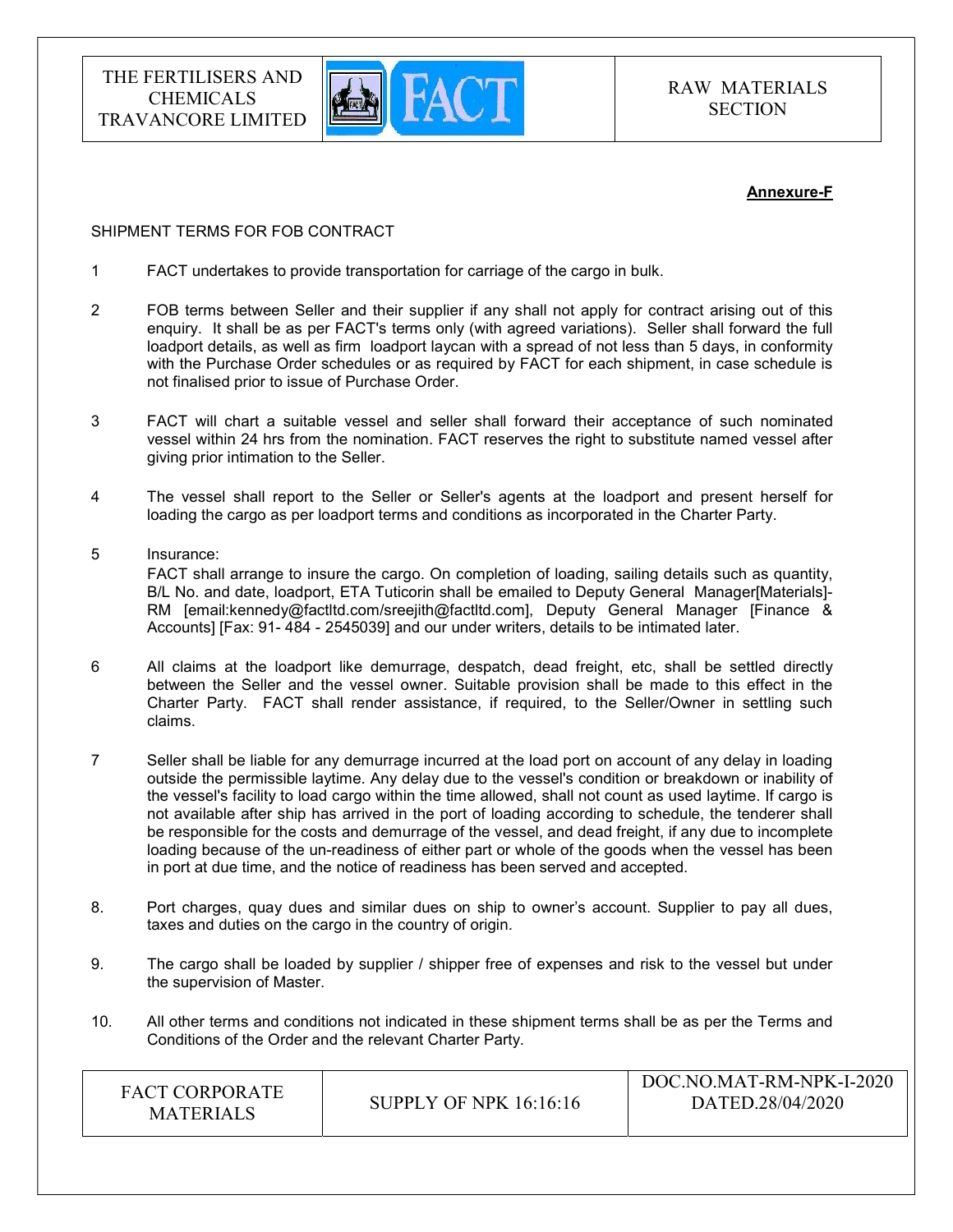

RAW MATERIALS **SECTION** 

#### Annexure-G

#### SHIPMENT TERMS FOR CFR CONTRACT

- 1 FACT can declare CFR option only after getting NOC from Transchart, Ministry of Surface Transport, New Delhi. Seller shall provide at his own expense proper transportation for carriage of the cargo in transit subject to Government of India policy directives in this regard. Indian flag vessels to be accorded first right to refusal. Seller shall forward C/P on finalisation of vessel. Freight shall be pre-paid.
- 2. Vessel nominated shall conform to ISM code/Grain code for safe operations and pollution prevention and other statutory requirements of Indian/International Maritime Authorities, applicable for carriage of Fertiliser as relevant. The necessary clearance from port authorities on account of Age/Class/Flag to be obtained by suppliers/vessel owners. Non-compliance or lack of necessary supporting documents to show compliance with the above and consequent damages, if any, shall be to Seller's account.

 As per Shipping Development Circular issued by DG Shipping, cargo vessels visiting an Indian Port on the West Coast or plying in the Indian territorial waters in the Arabian Sea or the Indian EEZ during the period of foul weather (being 1st June to 31st August), shall be less than 25 years of age. In case the ship chartered by the supplier is 20 years or more of age, the shipping agents of the suppliers shall obtain necessary clearance from the authorities and the time taken to obtain such clearance shall be to ship owners' / suppliers' account and the same shall be excluded while calculating the laytime.

- 3 Discharge rate : 5000 MT PWWD SHEX EIU. In SHEXEIU, "H" standing for "Holiday" shall mean the holidays declared by the Tuticorin Port Trust.
- 4 Demurrage Rate and Despatch Rate: Shall be indicated by Seller while nominating the vessel. [Despatch rate shall not be less than half of the demurrage rate]
- 5 Discharge Port : 1/2 SB Tuticorin. Cost of shifting between berths including bunker fuel used shall not be borne by FACT and time used in shifting shall not be counted as laytime or time on demurrage. Deviation will be suitably loaded for evaluation.
- 6 Arrival draft at Tuticorin: Not to exceed 10.7 meter.

 In case arrival draft exceeds permissible draft, lightening to be arranged by Seller at their own risk and cost including time lost. It shall be Seller's responsibility to ensure that the vessel arrives with the permissible/available draft at Tuticorin whichever is less.

(a) The vessel shall give free use of all available gear for discharging as also lights for night work on board. Seller shall allow free use of gear, winches and derricks. If all gear's are not available, discharge rate to be reduced proportionately.

| <b>FACT CORPORATE</b><br><b>MATERIALS</b> | <b>SUPPLY OF NPK 16:16:16</b> | DOC.NO.MAT-RM-NPK-I-2020<br>DATED.28/04/2020 |
|-------------------------------------------|-------------------------------|----------------------------------------------|
|-------------------------------------------|-------------------------------|----------------------------------------------|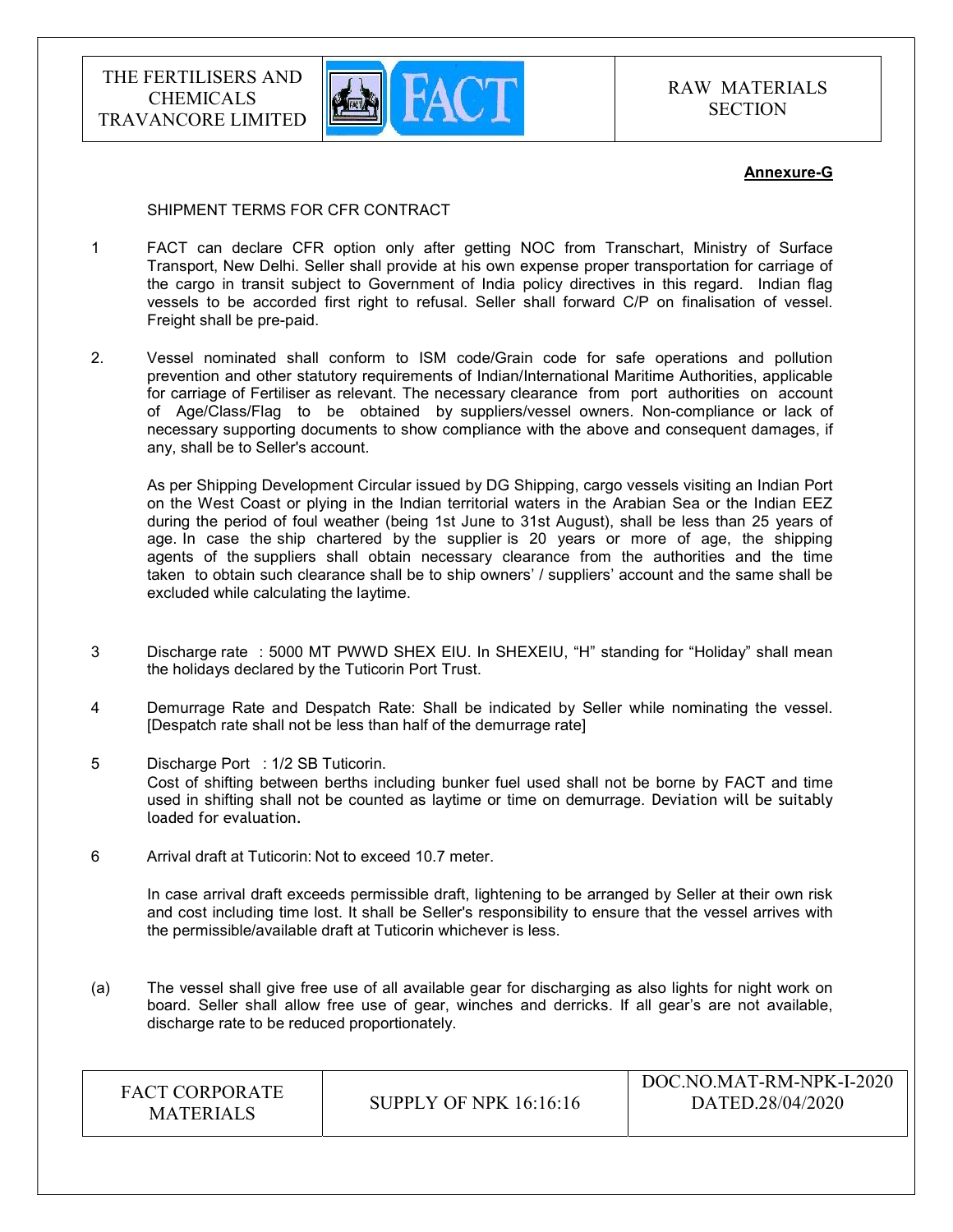

- (b) Cost of opening and closing of hatches shall be to ship owners / supplier's account and time used not to count as lay time.
- (c) Overtime to the account of party ordering the same. Officers" / Crews" overtime to be always for supplier's / ship owner's account.
- (d) Time consumed by the vessel in moving from the discharge port / anchorage to anchorage / discharging berth will not count as lay time.
- (e) All expenses and costs arising from the failure of the machines/equipments of the vessel, or if the vessel is pulled out from the berth on account of safety reasons by the port to be on the account of sellers.
- 7 The following vessel details shall be furnished by Seller while nominating vessel, by Fax [91-484- 2546934 / 2546831] addressed to General Manager [Marketing].
	-
	- i] Flag<br>ii] Clas Classification
	- iii] Year of built
	- iv] GRT/NRT, LOA & Draft
	- v] Registered owners
	- vi] Operators
	- vii] Charterers
	- viii] P&I club
	- ix] Hull U/W & terms of cover
	- x] Particulars of performance of vessel's last 2 voyages.
	- xi] Agents at load port and discharge port.
	- xii] Demurrage and despatch rates.
- 8 Expected loading days and arrival date at Tuticorin shall be intimated to FACT for each shipment while nominating the vessel in conformity with the Purchase Order.
- 9 Insurance:

 The vessel chartered by Seller shall not be more than 15 [Fifteen] years in age and shall be of the highest Lloyd's or equivalent classification, failing which Seller shall be liable for any additional insurance premium paid or payable by us. Any extra insurance and customs duty thereon due to age/class/flag/GIC non-approval of vessel shall be to Seller's account. Same shall be deducted from the Seller's bills. War risk premium for vessel and crew bonus, if any payable to vessel owners as per C/P for calling at nominated load port is to be borne by Seller.

- 10 On completion of loading, sailing details such as quantity, B/L No. and date, loadport, ETA Tuticorin and value shall be emailed to General Manager [ IT&SP ], [Email: rejeni@factltd.com,] Deputy General Manager Finance [Bills] [Fax: 91- 484 - 2545039] and FACT's under writers, details will be intimated later.
- 11 Seller shall obtain, from the carrier at his own expense on board shipped, Ocean Bill of Lading, clean and transferable in the name of FACT, dealing only with the cargo as per the Purchase Order to Tuticorin, India and courier the copies of the Shipping documents.

| <b>FACT CORPORATE</b><br><b>MATERIALS</b> | <b>SUPPLY OF NPK 16:16:16</b> | DOC.NO.MAT-RM-NPK-I-2020<br>DATED.28/04/2020 |
|-------------------------------------------|-------------------------------|----------------------------------------------|
|-------------------------------------------|-------------------------------|----------------------------------------------|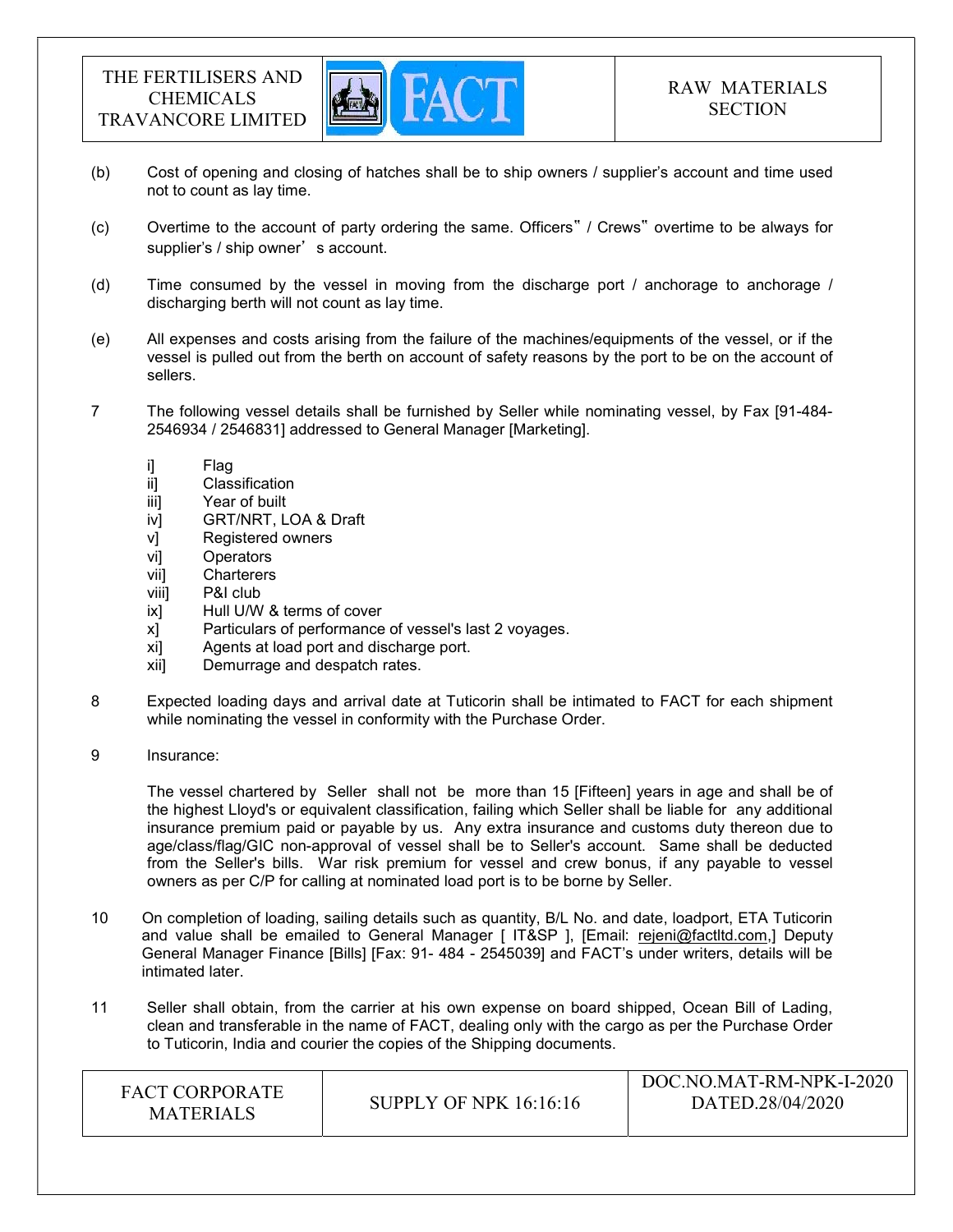

- 12 The sailing progress of vessel shall be reported to General Manager [IT&SP],Email: rejeni@factltd.com, at least 72 hours before arrival, stating the anticipated hour of arrival. Similar notice shall be given at least 48 hours, 36 hours and 24 hours in advance of the ETA of vessel and thereafter any change every 1 hour.
- 13 Laytime: Based on discharge rate of 5000 MT PWWD SHEX EIU. In SHEXEIU, "H" standing for "Holiday" shall mean the holidays declared by the Tuticorin Port Trust.

 N.O.R. time: NOR shall be tendered during official working hours only, i.e. between 09:30 hrs to 17:00 hrs from Monday to Friday and 09:30 hrs to 12:00 hrs on Saturday.

 Laytime shall commence only 24 hours after the receipt and acceptance of Notice of Readiness [N.O.R.] as above and shall end on completion of discharge.

 Time shall not be counted between 12.00 noon on Saturday and 8.00 a.m. on Monday and not between 5.00 p.m. (Noon if Saturday) on the last working day preceding a local and legal holiday and 8.00 a.m. on the first working day thereafter even if used, unless the vessel is already on demurrage. Receivers have the right to work during excepted period such time used not to count as lay time.

 If the port authorities prohibit discharging during night time, time so lost shall not count as used laytime.

- 14 Berthing delay on account of any reason over which FACT has no control including but not limited to tide not being available or other such natural causes, vessel missing the last pilot of the day, etc., shall not be included in laytime.
- 15 Any delay in commencing discharge on account of delay in obtaining the free pratique customs clearance, immigration, etc., by the vessel's agents and any port charges on this account shall not be to FACT's account.
- 16 If the vessel is unable to complete unloading within the allowable laytime, due to any cause attributable to FACT, FACT shall pay to Seller demurrage at the rate agreed to or as per C/P whichever is lower. Despatch rate shall not be less than half of the demurrage rate. Demurrage/despatch shall be settled within 30 days of mutual acceptance of laytime statement.
- 17 If, however, demurrage is incurred at the port of discharge by any reason over which FACT have no control including but not limited to fire, explosion, storm or by strike, lockout stoppage or restraint of labour by breakdown of machinery or equipment in or about the plant/unloading facilities of FACT or any other force majeure circumstances, no demurrage shall be payable.
- 18 FACT shall not be liable for any demurrage in the event of the vessel coming prior to or after the laydays stipulated by FACT. In case of early arrival, vessel shall be deemed to have given NOR at 9:30 hrs on the first working day of the laydays given by FACT.
- 19 At discharge port, dues on vessel shall be for the Seller's account, but dues on cargo including import duties, taxes and customs duties shall be to FACT's account.

| DOC.NO.MAT-RM-NPK-I-2020<br><b>FACT CORPORATE</b><br>DATED.28/04/2020<br>SUPPLY OF NPK $16:16:16$<br><b>MATERIALS</b> |
|-----------------------------------------------------------------------------------------------------------------------|
|-----------------------------------------------------------------------------------------------------------------------|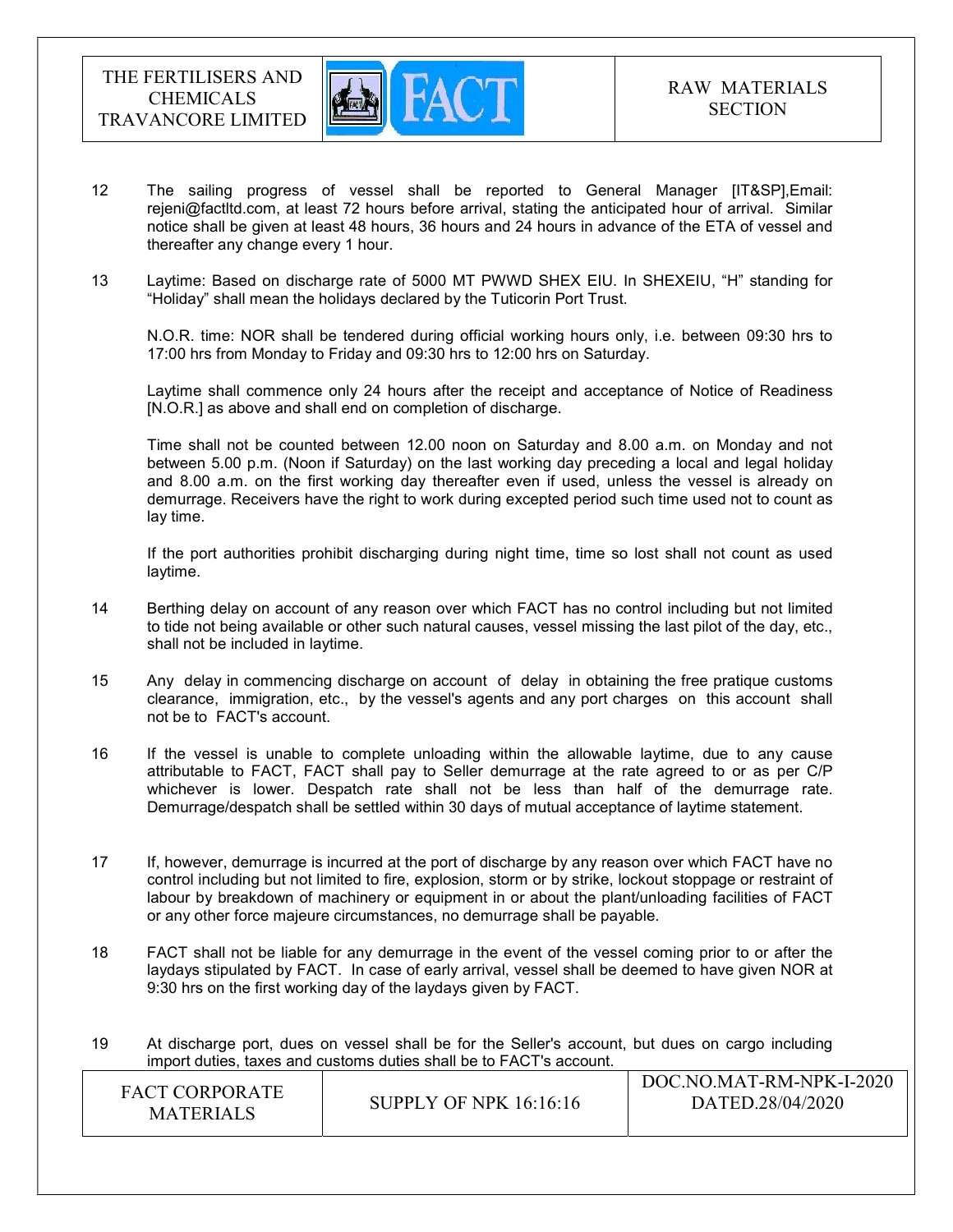

- 20 In case documents are not made available to FACT prior to arrival of vessel, delivery order shall be issued by Seller's/Vessel Owner's agents to FACT's representatives at Tuticorin against ordinary Letter of Indemnity issued by FACT. Freight to be pre-paid. Any delay, damages or costs in obtaining the delivery order for discharging the cargo from vessel owners/agents on account of nonsettlement of dues to owners/port by Seller/Seller's agents or for any reason not attributable to FACT shall be to Seller's account.
- 21 Consignee:

 GENERAL MANAGER (IT&SP)), FACT LTD, EEC BUILDING, MARKETING DIVISION, UDYOGAMANDAL, COCHIN - 683 501.

Notify party:

 FACT MARKETING DIVISION, UDYOGAMANDAL, COCHIN - 683 501

-----

- 22 Vessel/crew shall comply with all rules and regulations of Tuticorin Port Trust.
- 23 All other terms and conditions shall be as per relevant charter party. The provisions stipulated in this Purchase Order shall however supercede those of the charter party wherever they are found to be at variance to each other.

| <b>FACT CORPORATE</b><br><b>MATERIALS</b> | SUPPLY OF NPK 16:16:16 | DOC.NO.MAT-RM-NPK-I-2020<br>DATED.28/04/2020 |
|-------------------------------------------|------------------------|----------------------------------------------|
|-------------------------------------------|------------------------|----------------------------------------------|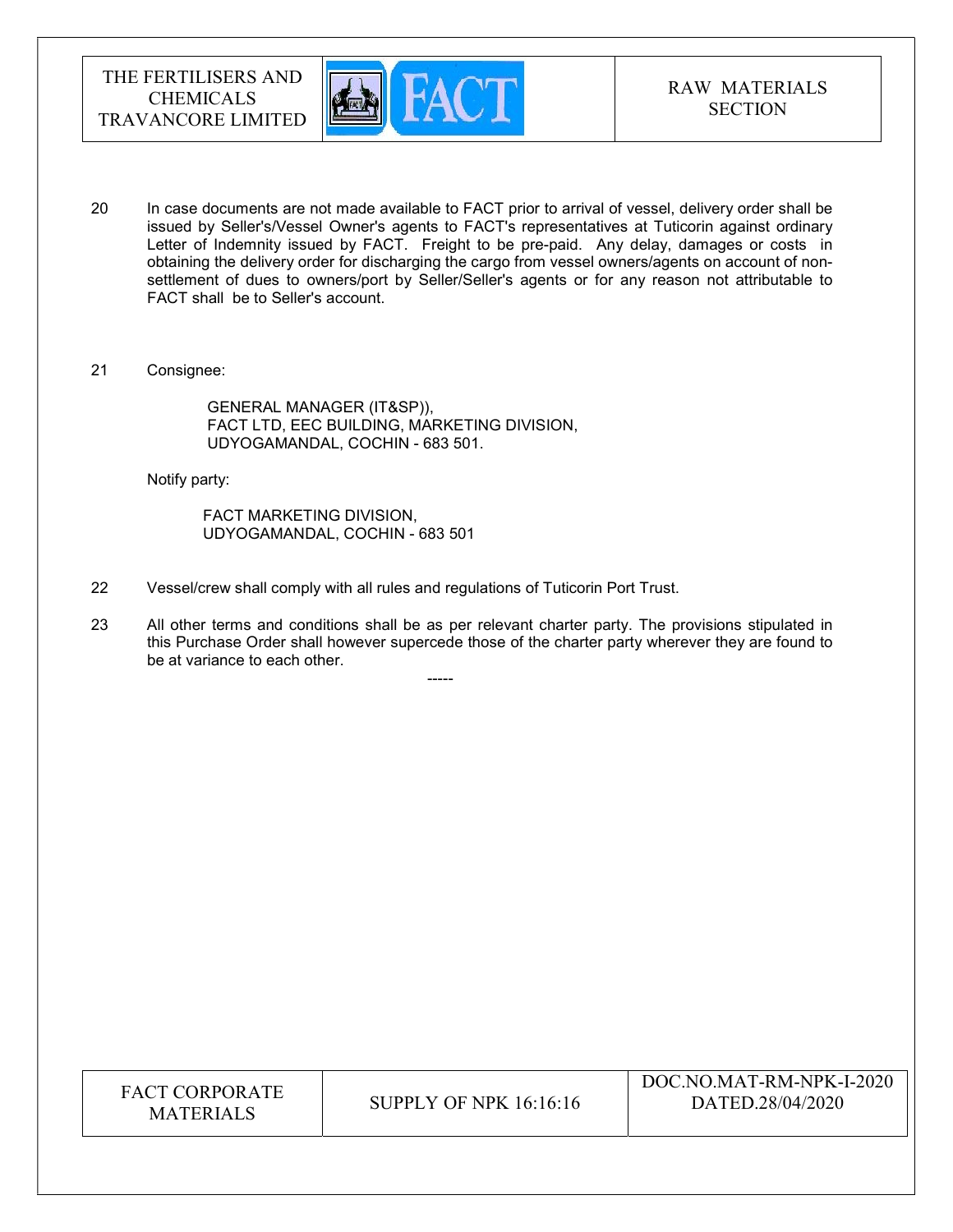

#### Annexure - H

## COMPLIANCE STATEMENT

Ref: Enquiry No. MAT-RM–NPK-I-2020 dated 28/04/2020

We have read and understood all the Enquiry Documents (Enquiry Notice and all Annexures) against your enquiry no. MAT-RM–NPK-I-2020 dated 28/04/2020 and hereby confirm our acceptance to the same except for the deviations listed below:

| <b>LIST OF DEVIATIONS</b> |             |                        |
|---------------------------|-------------|------------------------|
| Document/<br>Clause No.   | Description | Reasons for Deviations |
|                           |             |                        |
|                           |             |                        |
|                           |             |                        |
|                           |             |                        |
|                           |             |                        |
|                           |             |                        |
|                           |             |                        |
|                           |             |                        |
|                           |             |                        |

Name of Vendor:

Name & Designation of Authorized Signatory:

Seal & Signature:

Date:

| FACT CORPORATE<br><b>MATERIALS</b> | <b>SUPPLY OF NPK 16:16:16</b> | DOC.NO.MAT-RM-NPK-I-2020<br>DATED.28/04/2020 |
|------------------------------------|-------------------------------|----------------------------------------------|
|------------------------------------|-------------------------------|----------------------------------------------|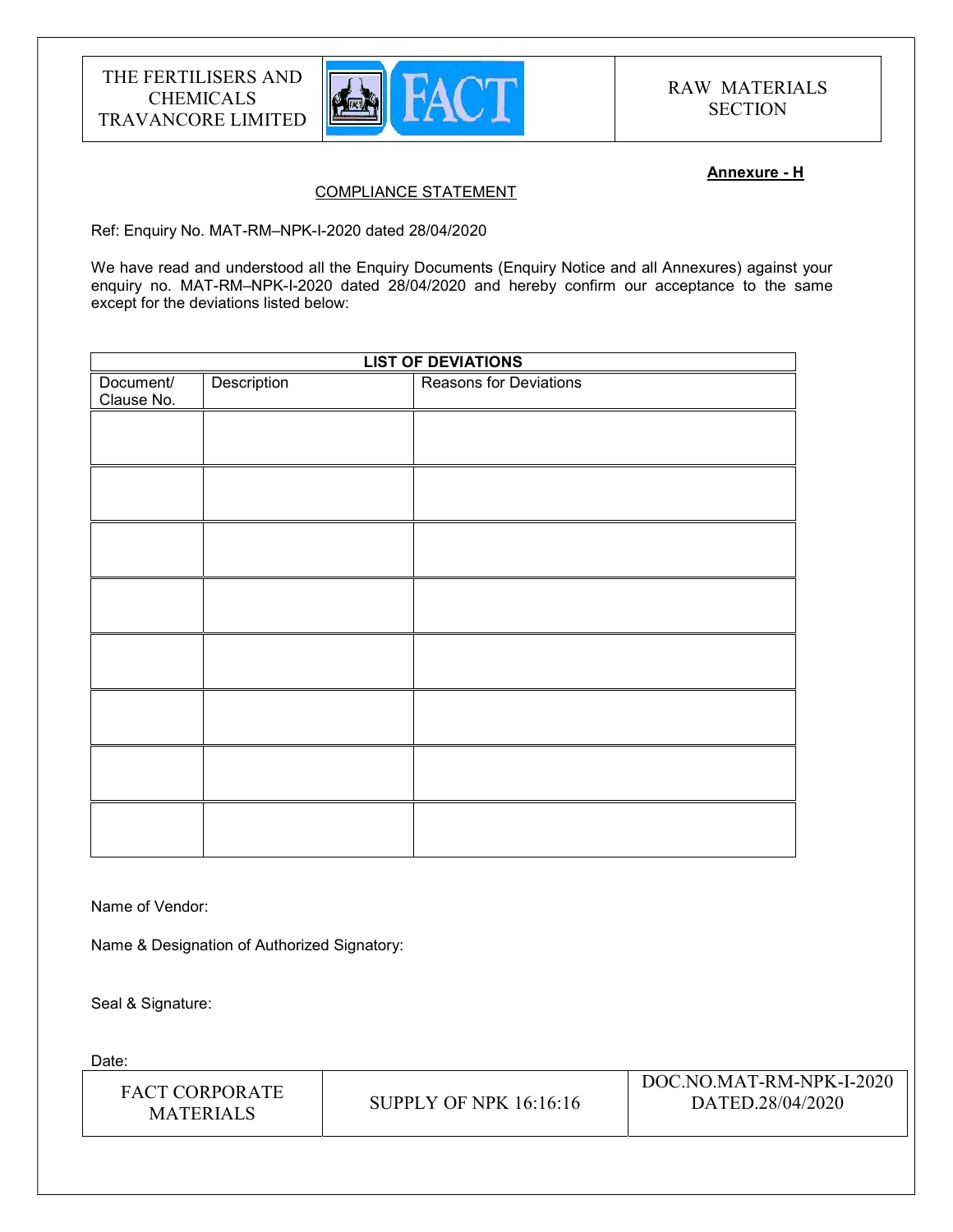

# RAW MATERIALS **SECTION**

#### Annexure- J

Enquiry No. MAT-RM–NPK-I-2020 dated 28/04/2020

## (UN-PRICED COPY OF PRICE BID)

| SI. No         | Price elements         | Whether Quoted or Not |
|----------------|------------------------|-----------------------|
| 1              | FOB 180 days Price     | Quoted / Not quoted   |
| $\overline{2}$ | CFR 180 days Price     | Quoted / Not quoted   |
| 3              | Franchise discount     | Quoted / Not quoted   |
| 4              | <b>Other Discounts</b> | Quoted / Not quoted   |
| 5              | Arrival at Tuticorin:  | During                |

Offer is valid till:

Name of Bidder:

Signature of Authorized Signatory

Date: Place: Seal: Seal: Seal: Seal: Seal: Seal: Seal: Seal: Seal: Seal: Seal: Seal: Seal: Seal: Seal: Seal: Seal: Seal: Seal: Seal: Seal: Seal: Seal: Seal: Seal: Seal: Seal: Seal: Seal: Seal: Seal: Seal: Seal: Seal: Seal: Seal:

| <b>FACT CORPORATE</b> |
|-----------------------|
| <b>MATERIALS</b>      |

**SUPPLY OF NPK 16:16:16** 

DOC.NO.MAT-RM-NPK-I-2020 DATED.28/04/2020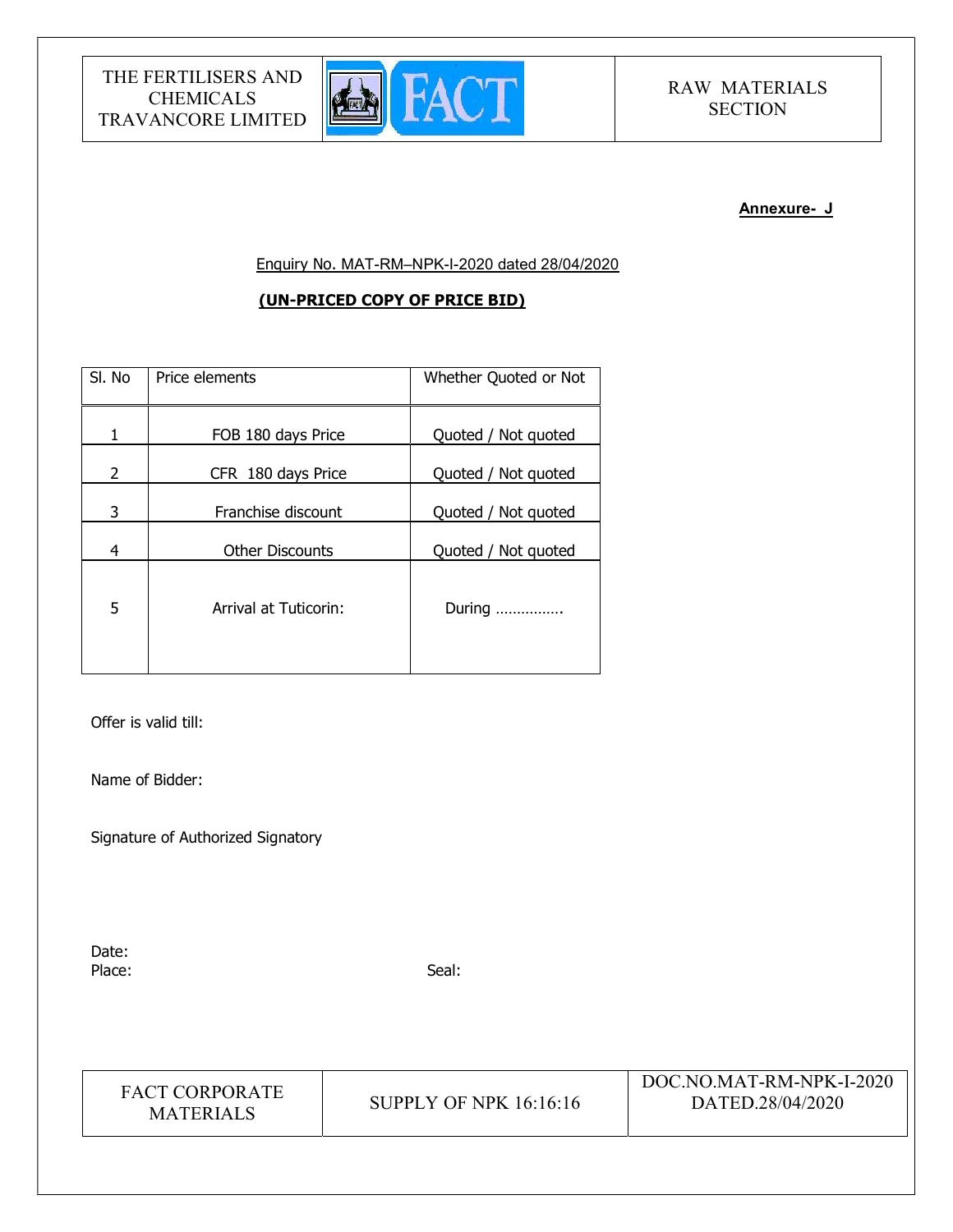

# RAW MATERIALS **SECTION**

#### Annexure - K

#### Enquiry No. MAT-RM–NPK-I-2020 dated 28/04/2020

### Part B- Price Bid

| SI. No | Price elements               | Quote       |
|--------|------------------------------|-------------|
| 1      | FOB 180 days Price           | USD  Per MT |
| 2      | CFR 180 days Price           | USD  Per MT |
| 3      | Franchise discount           | USD  Per MT |
| 4      | <b>Other Discounts</b>       | USDPer MT   |
| 5      | <b>Arrival at Tuticorin:</b> | During      |

Offer is valid till:

Name of Bidder:

Signature of Authorized Signatory

Date: Place: Seal: Seal: Seal: Seal: Seal: Seal: Seal: Seal: Seal: Seal: Seal: Seal: Seal: Seal: Seal: Seal: Seal: Seal: Seal: Seal: Seal: Seal: Seal: Seal: Seal: Seal: Seal: Seal: Seal: Seal: Seal: Seal: Seal: Seal: Seal: Seal:

| <b>FACT CORPORATE</b><br><b>MATERIALS</b> | SUPPLY OF NPK 16:16:16 | DOC.NO.MAT-RM-NPK-I-2020<br>DATED.28/04/2020 |
|-------------------------------------------|------------------------|----------------------------------------------|
|-------------------------------------------|------------------------|----------------------------------------------|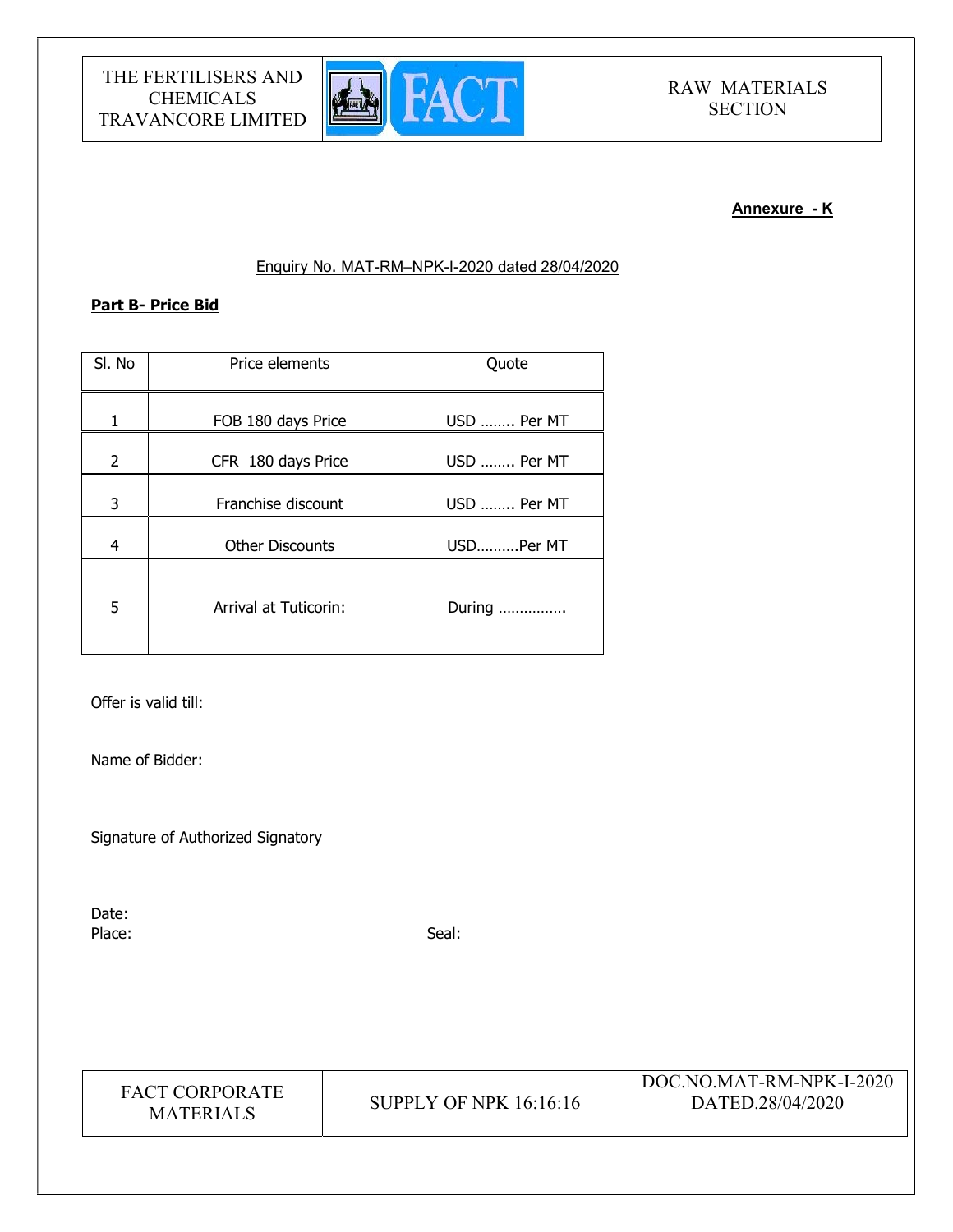

#### Annexure - L

#### LIST OF FACT APPROVED BANKERS FOR BANK GUARANTEE:

Ref: Enquiry No. MAT-RM–NPK-I-2020 dated 28/04/2020

Please note that all bank guarantees against the above referred enquiry shall be issued and confirmed by the banks approved by FACT. The list of banks approved by FACT is attached.

#### A) STATE BANK OF INDIA

1. State Bank of India,

#### B) NATIONALISED BANKS:

- 1. Allahad Bank,
- 2. Andhra Bank,
- 3. Bank of Baroda,
- 4. Bank of India,
- 5. Bank of Maharashtra,
- 6. Canara Bank,
- 7. Central Bank of India,
- 8. Corporation Bank,
- 9. Dena Bank,
- 10. Indian Bank,
- 11. Indian Overseas Bank,
- 12. Oriental Bank of Commerce,
- 13. Punjab & Sind Bank,
- 14. Punjab National Bank,
- 15. Syndicate Bank,
- 16. UCO Bank,
- 17. Union Bank of India,
- 18. United Bank of India,
- 19. Vijaya Bank.

## C) OTHER BANKS:

- 1. Bank of Rajasthan Limited,
- 2. Catholic Syrian Bank Limited

| <b>FACT CORPORATE</b> |
|-----------------------|
| <b>MATERIALS</b>      |

**SUPPLY OF NPK 16:16:16**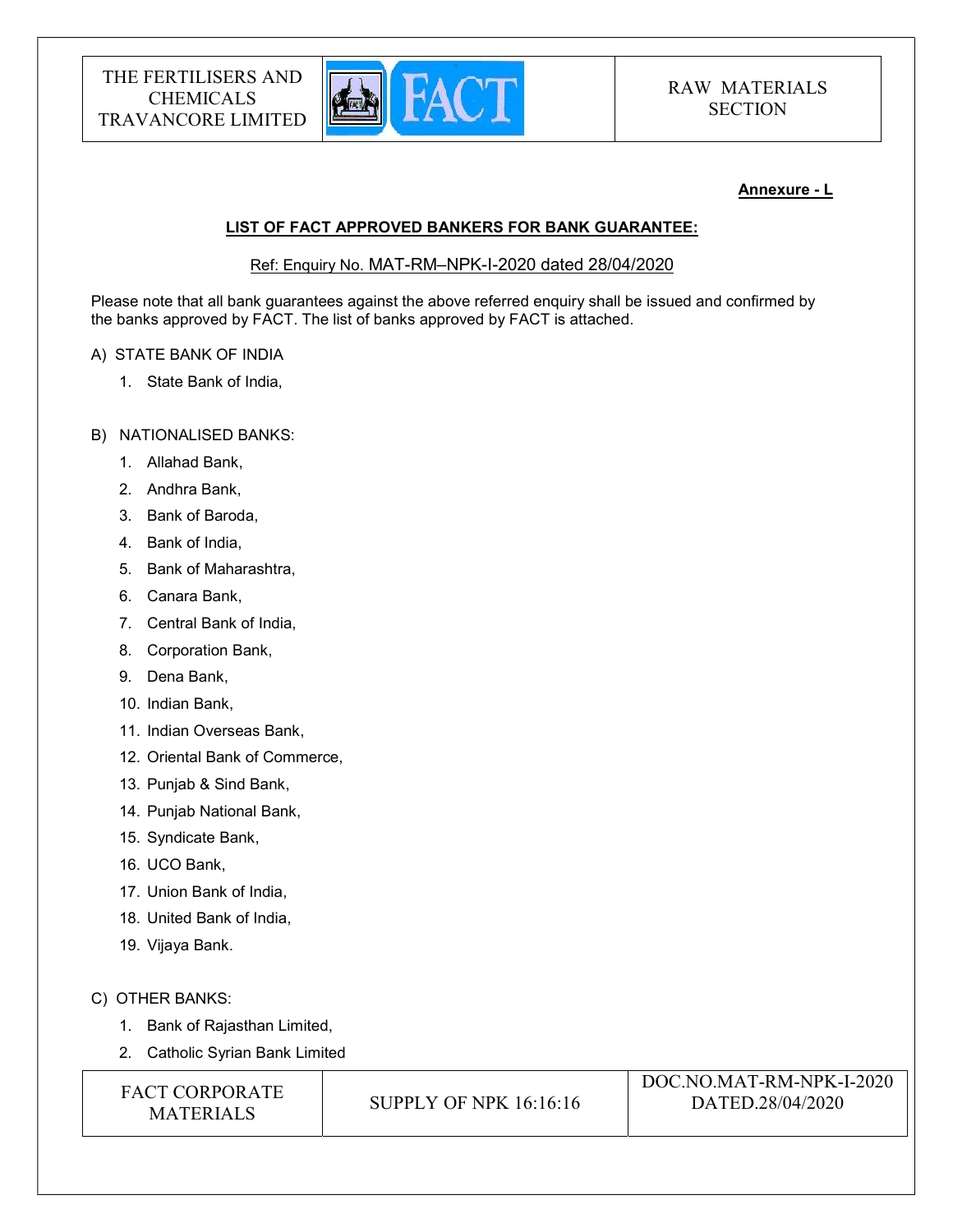

# RAW MATERIALS **SECTION**

- 3. Kotak Mahindra bank Ltd.,
- 4. South Indian Bank Ltd.,
- 5. Tamilnad Merchantile Bank Ltd.,
- 6. The Federal Bank Ltd.,
- 7. The Jammu & Kashmir bank Limited,
- 8. The Karnatka Bank Limited,
- 9. SBER Bank

## D) FOREIGN BANKS:

- 1. ABN AMRO Bank N.V.,
- 2. American Express Bank Limited,
- 3. Bank of American National Trust & Saving Association,
- 4. Bank of Tokyo Limited,
- 5. Barclays Bank PLC
- 6. BNP Paribas
- 7. Calyon Bank
- 8. Citibank N.A.,
- 9. Deutsche Bank,
- 10. Development Bank of Singapore (DBS)
- 11. Hong Kong & Shanghai Banking Corporation Limited,
- 12. ING Vysya Bank
- 13. JP Morgan Chase Bank,
- 14. Standard Chartered Bank.

E) PRIVATE SECTOR BANKS:

- 1. Axis Bank Ltd.,
- 2. Housing Development Finance Corporation Ltd., (HDFC)
- 3. ICICI Bank Limited,
- 4. IDBI Bank Limited,

Note: If the Bank Guarantee is issued by a bank outside India, a counter guarantee from an Indian nationalized/ scheduled bank in India shall be submitted.

| <b>FACT CORPORATE</b><br>SUPPLY OF NPK $16:16:16$<br><b>MATERIALS</b> | DOC.NO.MAT-RM-NPK-I-2020<br>DATED.28/04/2020 |
|-----------------------------------------------------------------------|----------------------------------------------|
|-----------------------------------------------------------------------|----------------------------------------------|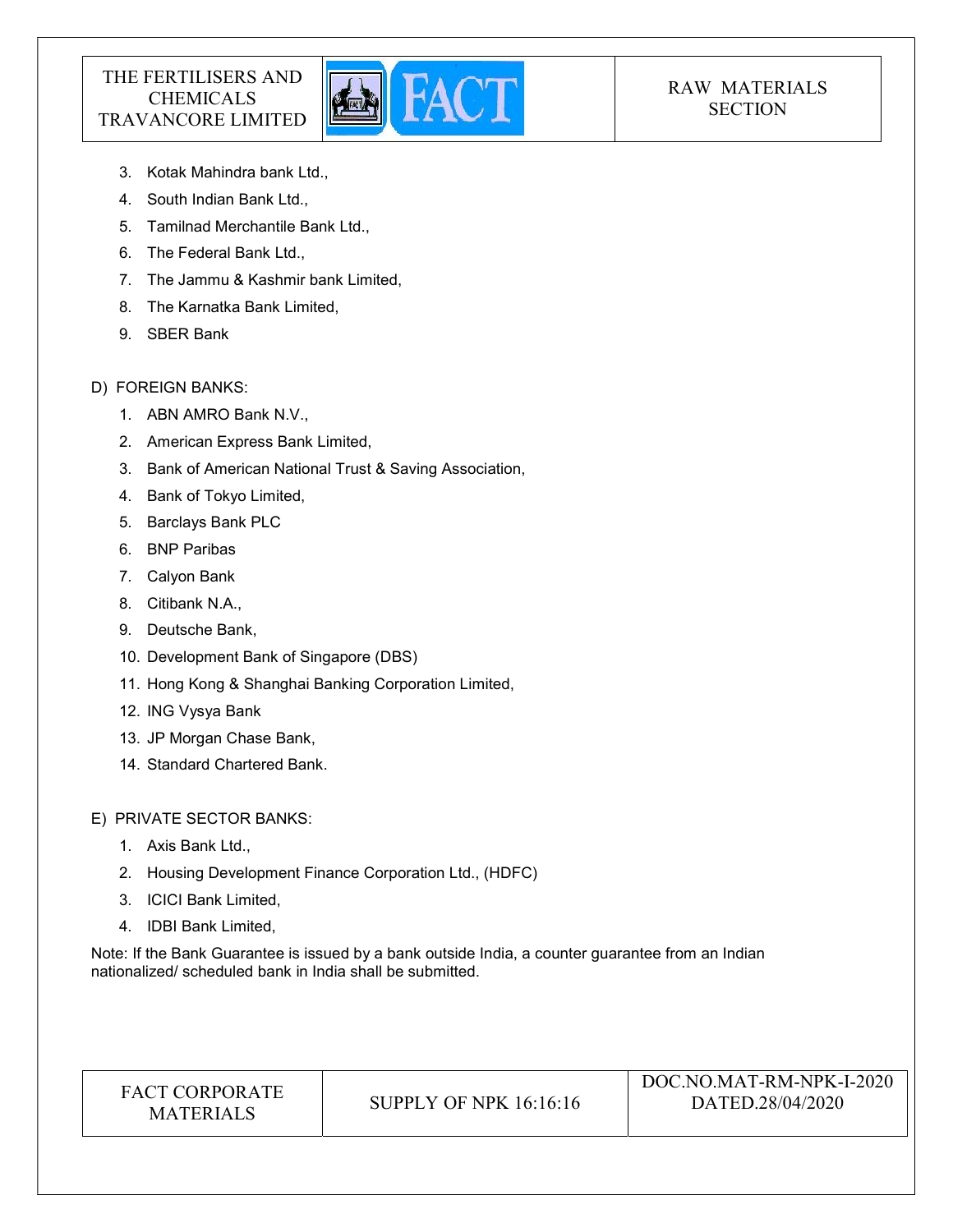

#### Annexure – M

#### PROFORMA OF BANK GUARANTEE IN LIEU OF SECURITY DEPOSIT (PERFORMANCE GUARANTEE BOND)

#### (To be obtained from a Nationalized / Scheduled Bank on Stamp Paper of Rs. 200/-).

The Fertilisers and Chemicals Travancore Limited, Udyogamandal P.O. Cochin - 683 501

WHEREAS FACT - Head Office, a Division of Fertilisers and Chemicals Travancore Limited, Udyogamandal P.O. Kerala (hereinafter called referred to as the Company) has placed a Purchase Order No...................dated...........with M/s...................... .......................... hereinafter called the supplier) for the supply of ........................... and whereas it is one of the conditions of the said purchase order that the Supplier shall either remit a sum of USD.............(US Dollars................................only) or furnish a Bank Guarantee for USD............. (US Dollars ...............................only)as security deposit for the due fulfillment of the said purchase order by the said Supplier.

In consideration of the Company having agreed to accept a Bank Guarantee from us towards such security deposit in lieu of the cash deposit in accordance with the terms and conditions of the above purchase order, we.................. the Bank (hereinafter referred to as the Bank) do hereby undertake to pay the Company merely on demand any sum or sums from time to time demanded by the Company up to a maximum of USD...... (US Dollars............. only) being the amount of the security deposit against any loss or damage caused to or suffered by or would be caused to or suffered by the Company by reason of any breach by the said Supplier of any of the terms and conditions contained in the said purchase order.

We, the said Bank, do hereby undertake to pay the amount so demanded by the Company without any demur merely on a demand from the Company stating that the amount claimed is due by way of loss or damage caused to or suffered or would be caused to or suffered by the Company by reason of breach by the said Supplier of any of the terms and conditions contained in the said contract. Any such demand made on the Bank shall be conclusive as regards the amount due and payable by the Bank under this guarantee.

We undertake to pay to the Company any money so demanded notwithstanding any dispute or disputes raised by the said Supplier in any suit or proceeding pending before any court or Tribunal relating thereto our liability under this being absolute and unequivocal.

The payment so made by us under this Guarantee shall be a valid discharge of our liability for payment thereunder and the said Supplier shall have no claim against us for making such payment.

We ........................... further agree that the guarantee herein contained shall remain in full force and effect during the period that would be taken for the performance of the said contract and that it shall continue to be enforceable till all the dues of the Company under or by virtue of the said contract have been fully paid and its claim satisfied or discharged or till the Company certifies that the terms and conditions of the said contract have been fully and properly carried out by the said Supplier and accordingly discharges this guarantee.

We .............................. further agree with the said Company that they shall have the fullest liberty without our consent and without affecting in any manner our obligations hereunder to vary any of the terms

| DATED.28/04/2020<br>SUPPLY OF NPK $16:16:16$<br><b>MATERIALS</b> | <b>FACT CORPORATE</b> |  | DOC.NO.MAT-RM-NPK-I-2020 |
|------------------------------------------------------------------|-----------------------|--|--------------------------|
|------------------------------------------------------------------|-----------------------|--|--------------------------|